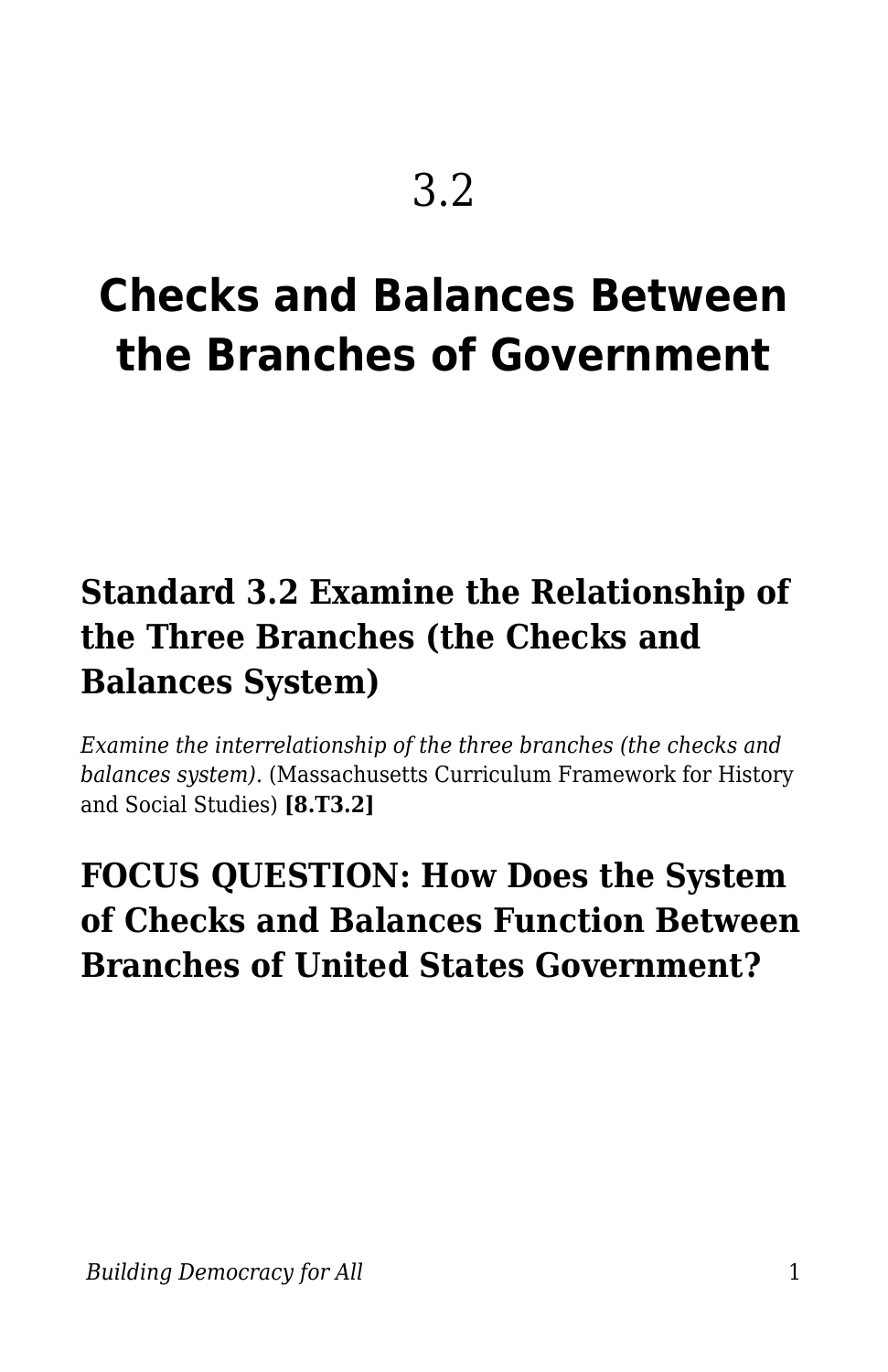

In theory, the **system of checks and balances** is designed to ensure that no single branch has too much power over the other branches. As James Madison wrote in [Federalist Number 51](https://billofrightsinstitute.org/founding-documents/primary-source-documents/the-federalist-papers/federalist-papers-no-51/) (1788), "the power surrendered by the people is first divided between two distinct governments [the Federal government and the governments of the several states], and then the portion allotted to each subdivided among distinct and separate departments [the executive, the legislative, and the judicial]."

How does the system of checks and balances actually function in American government? The modules for this standard explore this question in terms of what checks exist between branches, what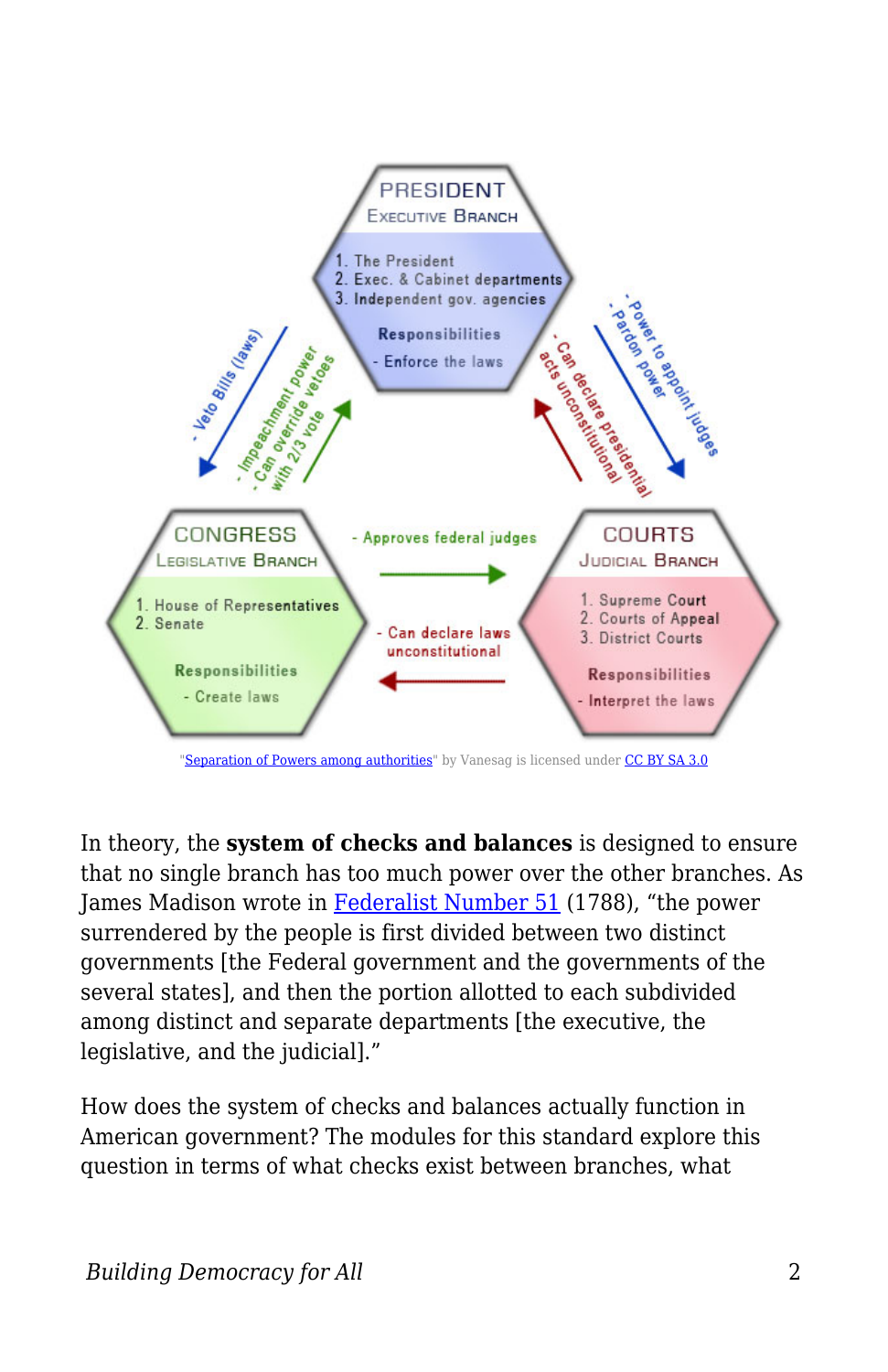powers does the President and the Congress have to conduct wars, and for what can and should a President be impeached.

## **Modules for this Standard Include:**

- 1. [INVESTIGATE: Checks and Balances, Presidential vs.](https://edtechbooks.org/democracy/relationship#h3_nxPwd) [Parliamentary Systems, and Powers of the U.S. Presidency](https://edtechbooks.org/democracy/relationship#h3_nxPwd)
- 2. [UNCOVER: The War Powers of the President](https://edtechbooks.org/democracy/relationship#p_uffEP)
- 3. [ENGAGE: When, and For What, Should a President Be](https://edtechbooks.org/democracy/relationship#p_UYznR) [Impeached?](https://edtechbooks.org/democracy/relationship#p_UYznR)
	- [MEDIA LITERACY CONNECTIONS: Writing an](https://edtechbooks.org/democracy/relationship#h3_xtcD) [Impeachment Press Release](https://edtechbooks.org/democracy/relationship#h3_xtcD)

## **1.INVESTIGATE: Checks and Balances, Presidential and Parliamentary Systems, Powers of the U.S. Presidency**

The system of checks and balances is designed so each branch can respond to the actions of the other branches. In this context, a **balance** of powers means each branch can "**check**" or stop something from happening. Since each branch has separate powers within the government, each branch can provide a check on the actions of the other branches.

#### **The Legislative branch has the following checks and balances on the other branches:**

- On the Judicial branch:
	- $\circ$  Senate approves justices
	- The House can impeach justices
	- The Senate tries impeached justices
	- Congress can create amendments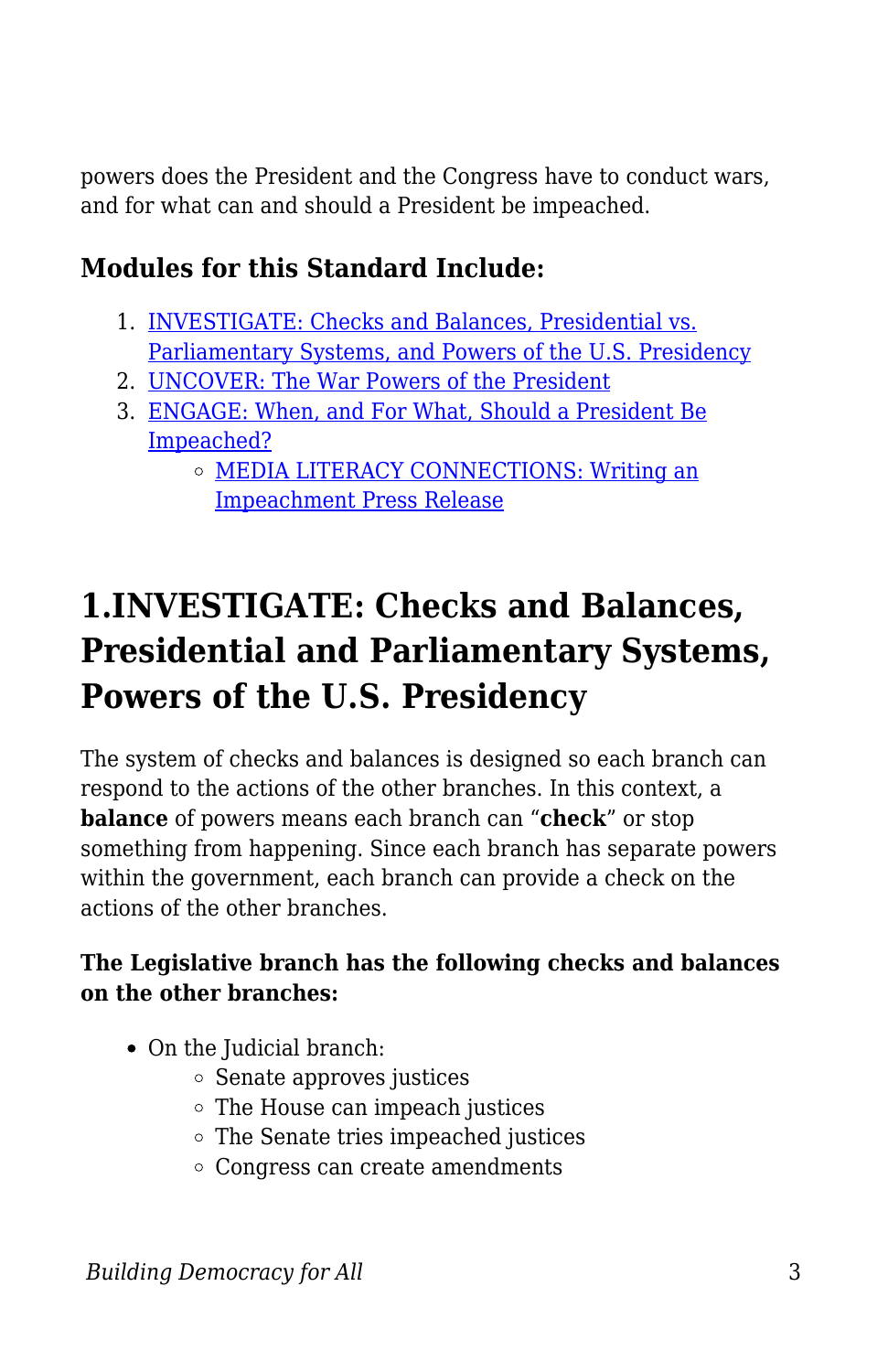- Congress can set jurisdiction for courts
- Congress can alter the size of the Supreme Court
- On the Executive branch:
	- House can impeach a President
	- Senate tries an impeached President
	- $\circ$  If there is no electoral majority, the House chooses the President and the Senate chooses the Vice President
	- Congress can override a Presidential veto with a 2/3 vote in the House and Senate
	- $\circ$  Senate approves departmental appointments, treaties, and ambassadors
	- Congress has to approve replacements to the Vice President
	- Congress declares war
	- Congress can tax
	- The President is required to make "State of the Union" addresses

The two houses of Congress (Senate and House of Representatives) also have checks and balances on each other:

- Bills must be passed by each house before becoming law
- Revenue bills must start in the House
- There has to be consent from the other house before a house adjourns for more than three days
- All journals of official business from each house are required to be published

#### **The Judicial branch has the following checks and balances on the other branches:**

- On the Legislative branch:
	- **Dudicial Review**
	- Compensation is not allowed to decrease
	- Judicial seats are held on good behavior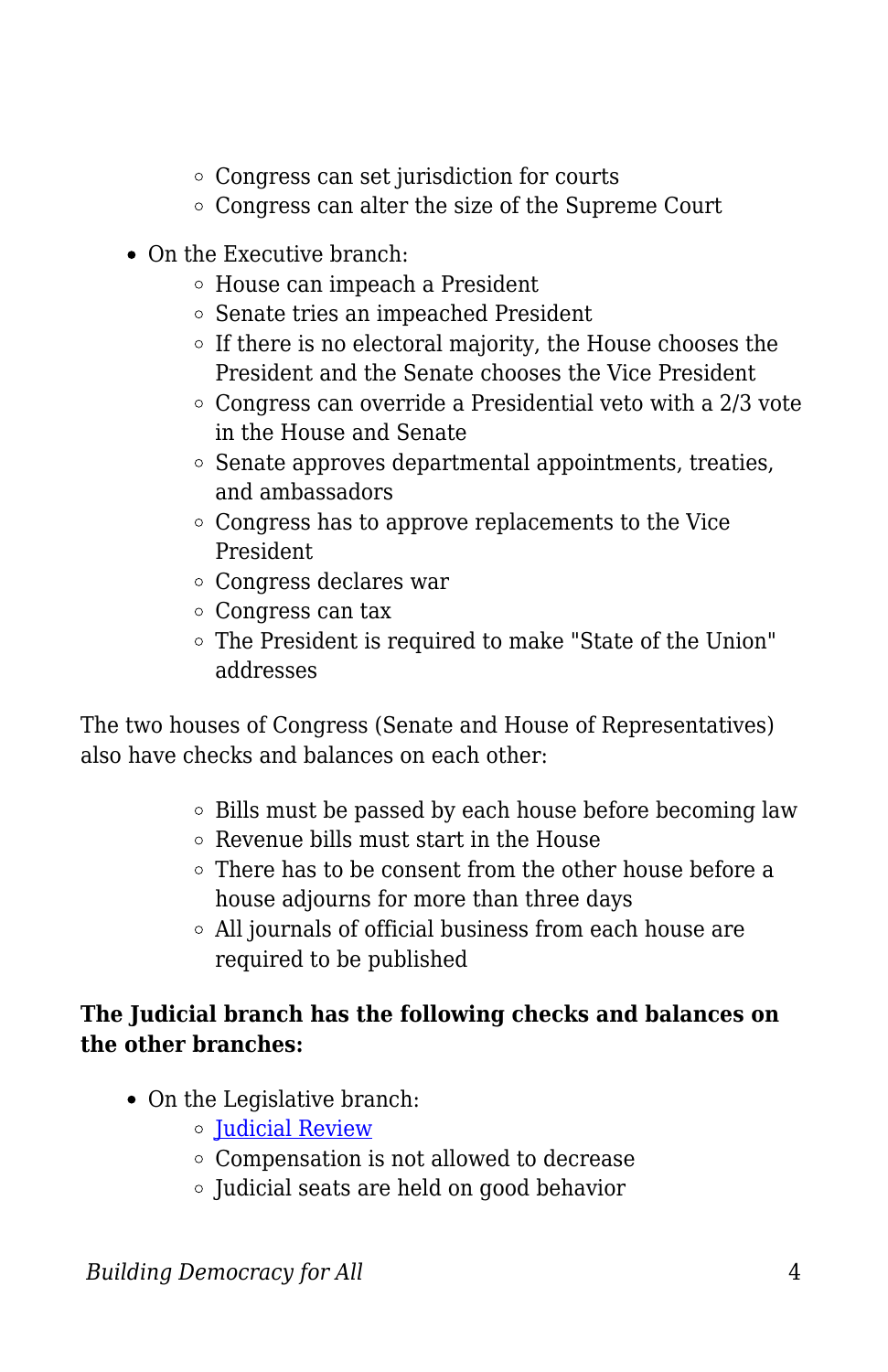- On the Executive branch:
	- $\circ$  Judicial Review
	- During impeachment trials, the Chief Justice is President of the Senate

#### **The Executive branch has the following checks and balances on the other branches:**

- On the Legislative branch:
	- The President has the power to veto
	- The Vice President is the President of the Senate
	- $\circ$  The President is the Commander in Chief of the military
	- The President can make appointments of senior federal officials while the Senate is in recess
	- The President can call the House and Senate into emergency sessions
	- When the houses do not agree on adjournment, the President has the power to force it to happen
- On the Judicial branch:
	- The President can appoint justices
	- The President has pardon power

## **Presidential and Parliamentary Systems of Government**

Writing in *The Nation* in early 2021, commentator Alexis Grenell declared Joe Biden should be the last American President, urging the U.S. to shift from a **presidential** to a **parliamentary** system of government. Although the U.S. has the longest running Presidential system in the world, Grenell wrote that system had become too polarized and dysfunctional to continue.

Presidential (as in the United States, Mexico, Brazil and the Philippines) and Parliamentary (as in Great Britain, Canada, Japan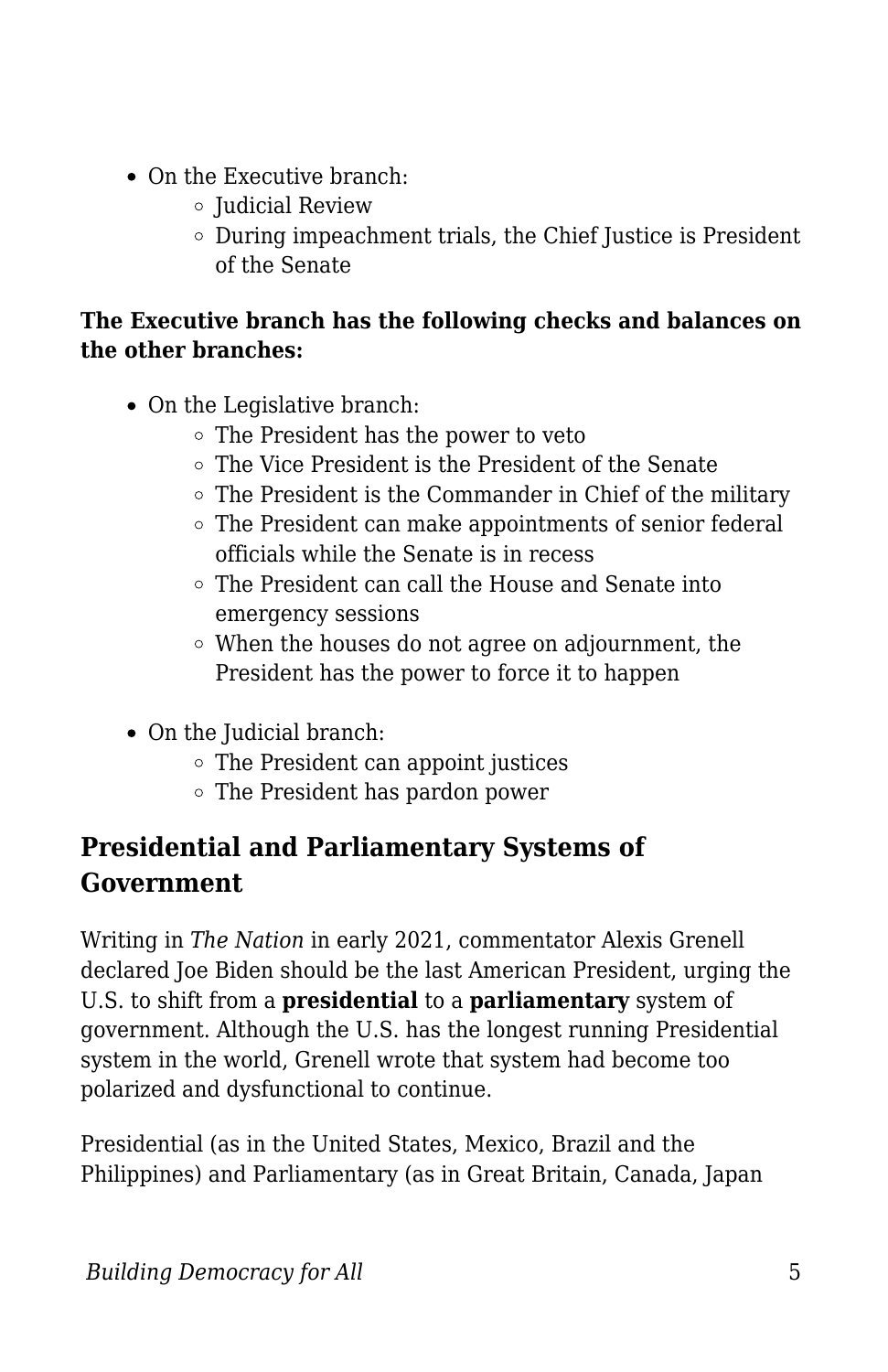and Italy) are the two major types of government in democracies in the world today.

Presidential systems are headed by a executive elected by the people who is independent of the legislative branch (Congress in the U.S.). Parliamentary systems are headed by a Prime Minister who is chosen by the legislative branch (Parliament in Great Britain).

The U.S. President is elected for a 4-year term, and as demonstrated by the Trump era, extremely hard to remove from office through impeachment. A Prime Minister has not limit on how long they can serve, but can be removed at any time following a vote of no confidence by the Parliament.

The U.S. presidential system is dominated by two major political parties who vie for control of the government. Parliamentary systems have multiple political parties and the Prime MInister must create coalitions among them in order to govern. This encourages compromise by working together to achieve political goals.

For more information, go to [Parliamentary System](https://www.annenbergclassroom.org/glossary_term/parliamentary-system/) and [Presidential](https://www.annenbergclassroom.org/glossary_term/presidential-system/) [System](https://www.annenbergclassroom.org/glossary_term/presidential-system/) from Annenberg Classroom, 2021).

### **Strongmen: Dictatorship as a Form of Government**

Dictatorship and authoritarianism are the political opposites of democratically-based presidential and parliamentary systems of the government. The 20th century and the beginning of the 21st century have seen dictators and tyrants come to power across the globe.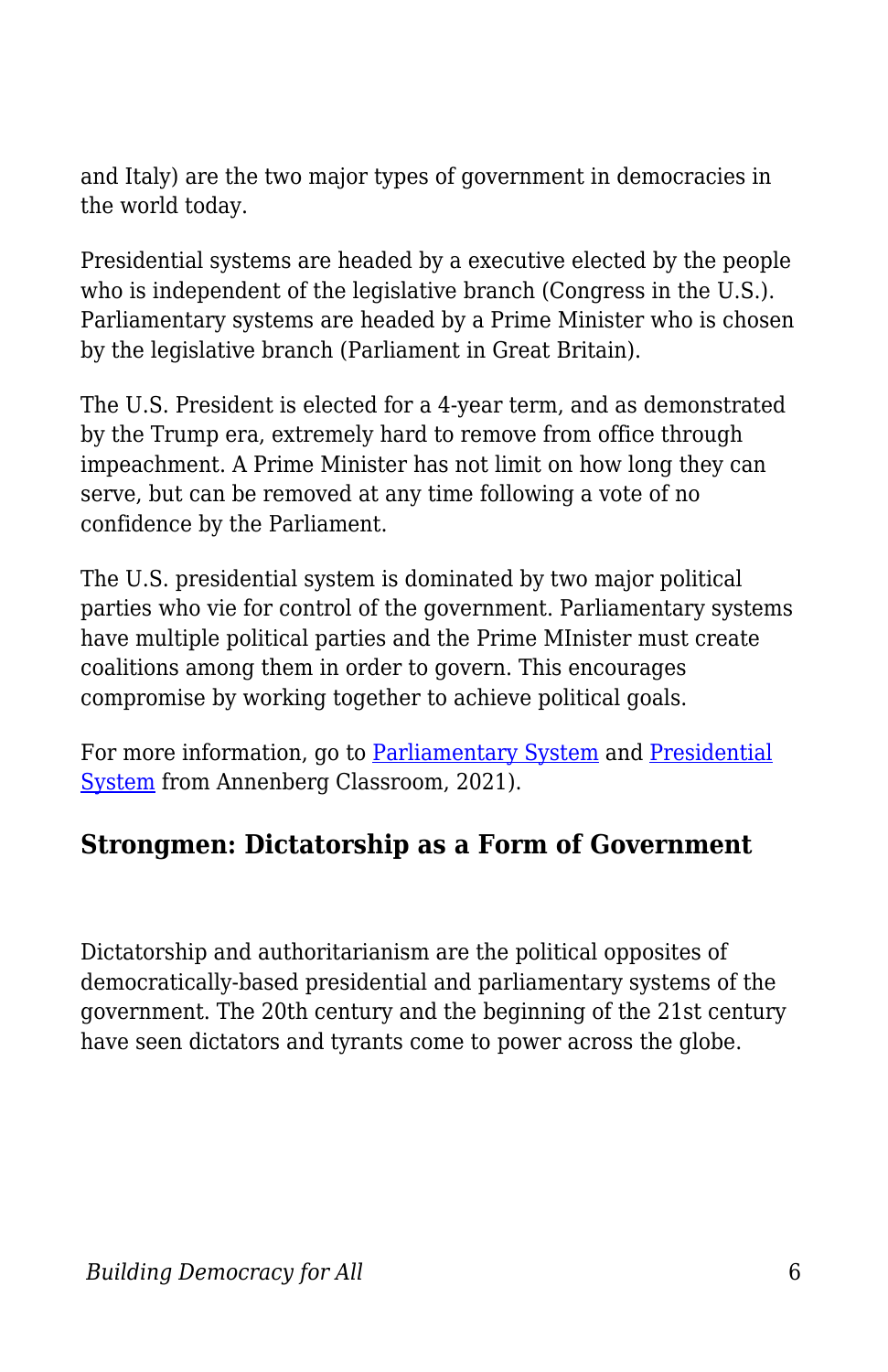

[Student demonstration against the Military Dictatorship in Brazil](https://commons.wikimedia.org/wiki/File:Manifesta%C3%A7%C3%A3o_estudantil_contra_a_Ditadura_Militar_351.tif) | Public Domain

In her book *[Strongmen: Mussolini to the Present](https://ruthbenghiat.com/strongmen/)*, historian Ruth Ben-Ghiat (2020) documents three recent eras when dictators rose to power:

- 1. **Fascist takeovers** (1919 to the end of the World War II) marked by the reign of Mussolini and Hitler.
- 2. **Military coups** (1950-1990) that brought to power men like Muammar Quddafi (Liyba), Mobuto Sese Seko (Zaire), and Augusto Pinochet (Chile).
- 3. **New authoritarians** (1990 to present) who get elected democratically and then set out to dismantle democratic institutions; examples include Silvio Berlusconi (Italy) and Vladimir Putin (Russia).

Historian Kenneth C. Davis (2020) has also examined the rise of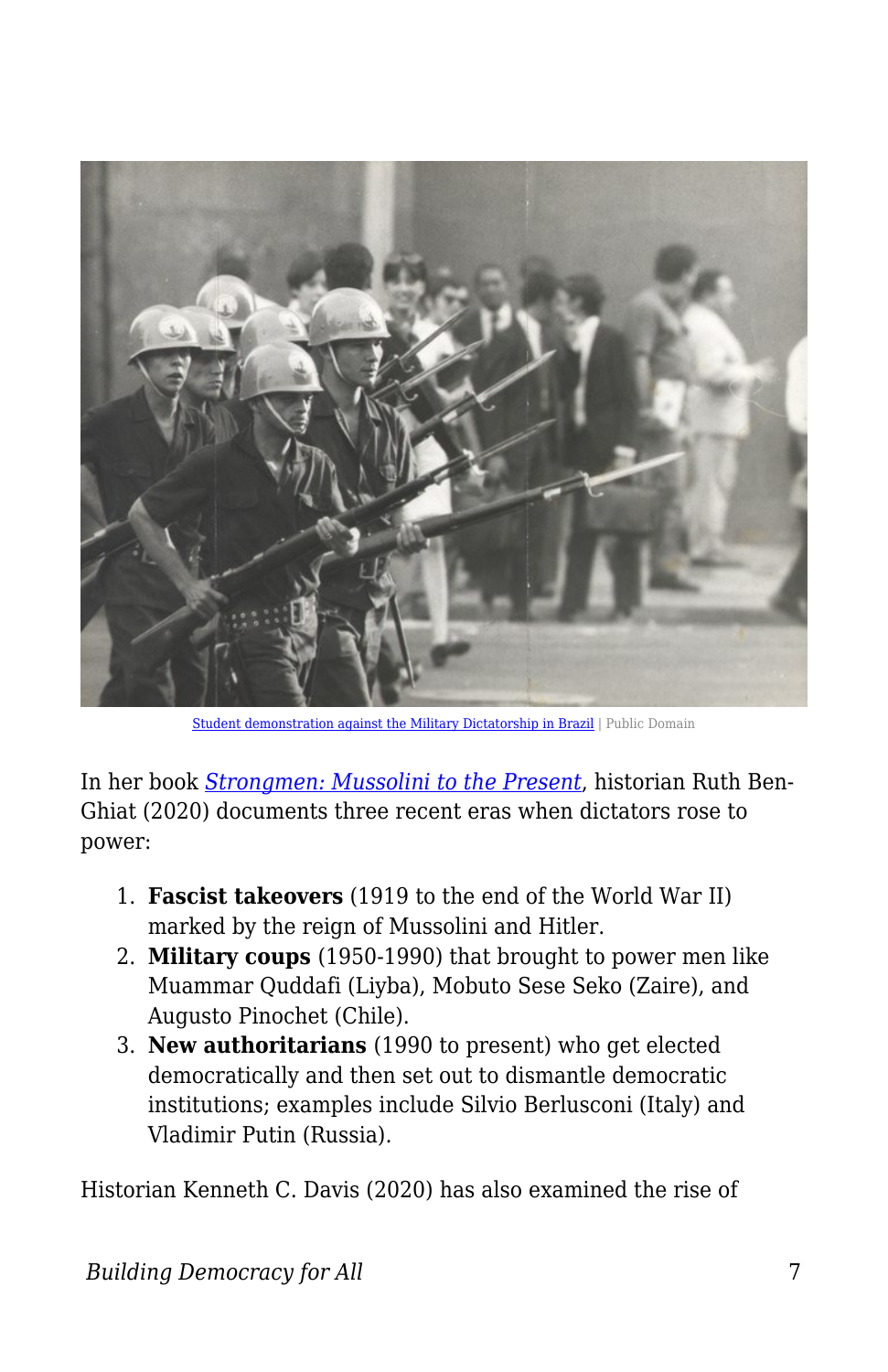dictators and their threats to democracy in *[Strongman: The Rise of](https://www.goodreads.com/book/show/51632330-strongman) [Five Dictators and the Fall of Democracy](https://www.goodreads.com/book/show/51632330-strongman)*, a book for young adult readers about the rise of Benito Mussolini, Adolf Hitler, Joseph Stalin, Mao Zedong, and Saddam Hussein.

Some dictators in the world today claim to be democratically elected, but they are not. North Korea, for example, is formally listed as the Democratic People's Republic of North Korea. Its constitution states the country is a "dictatorship of people's democracy," but it is ruled by one strongman leader, a member of a family that has maintained political power since 1948.

### **Suggested Learning Activity**

- Select a country from the list [of 193 United Nations countries](https://www.un.org/en/about-us/member-states) and investigate their government by searching a database maintained by [Global Edge](https://globaledge.msu.edu/global-insights/by/country) from the International Business Center at Michigan State University.
- Conduct an Internet search about the country:
	- Does it have a presidential, parliamentary, or authoritarian system of government?
	- How much actual democracy and democratic government is there in the country?
- Write a state of the union speech as if you were the leader of the country you chose. Include in the speech a discussion about how your country's structure of government is influencing the goals of citizens, the country as a whole, and the world (see the [United Nation's Sustainable Development Goals\)](https://sdgs.un.org/goals). Bonus points for presenting the speech on TikTok, Snapchat, or another form of media.

#### **Learning Resources**

For historical background on 20th century dictators, visit: [Hitler, Mussolini, and Stalin as Totalitarian Leaders](http://resourcesforhistoryteachers.pbworks.com/w/page/132189045/Hitler%2C%20Mussolini%2C%20and%20Stalin%20as%20Totalitarian%20Leaders)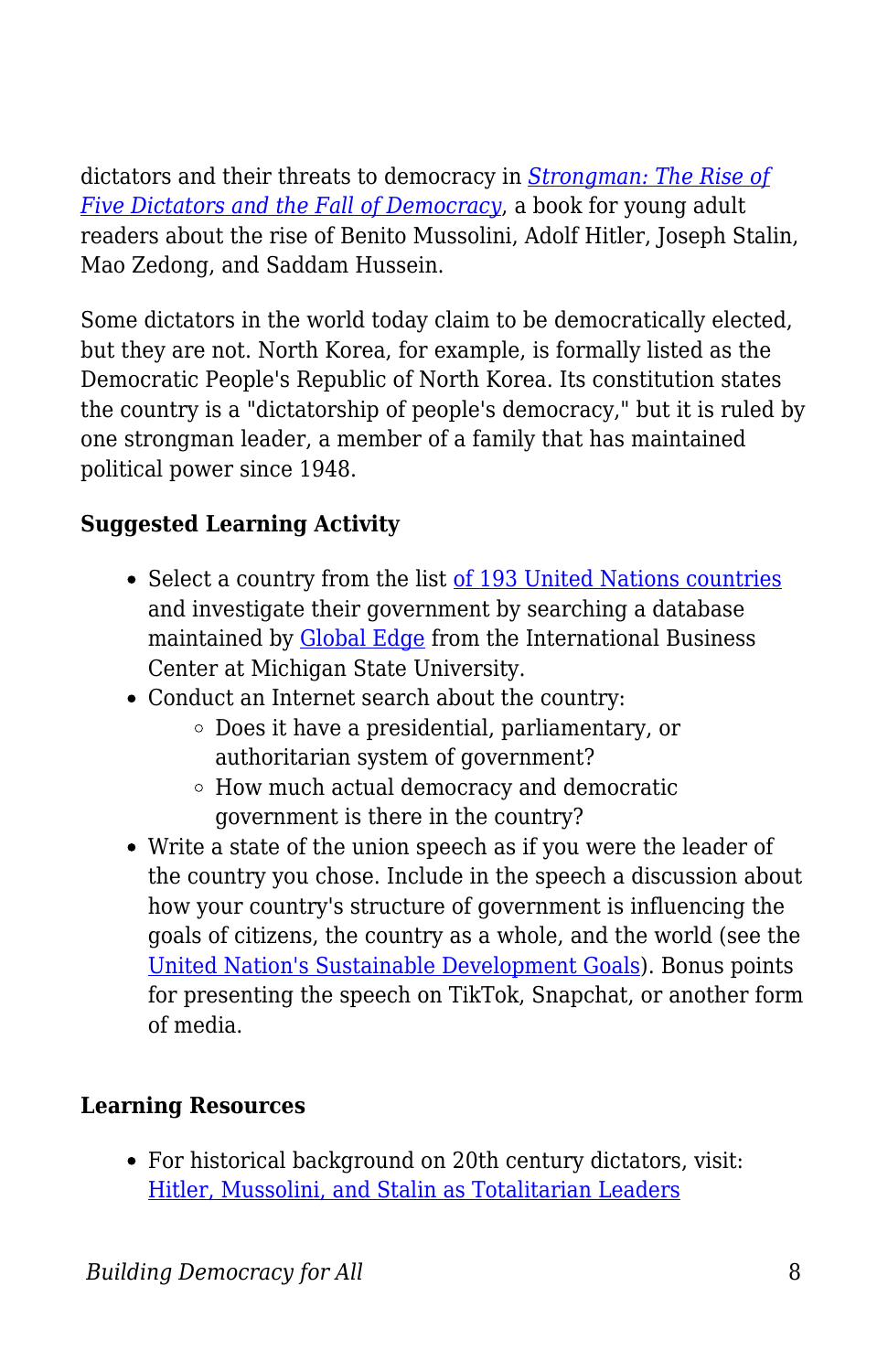## **The Powers of the U.S. Presidency**

The **President of the United States** is often referred to as the most powerful person in the world. although some believe that in 2020/2021, Russian President Vladimir Putin or China's leader Xi Jinping are more powerful. It is true that any U.S. President has an impressive collection of powers—both those given to the office by the Constitution and those a President gains from what one political scientist had called "the subjective views of others" (Neustadt, 1990, p. x). In this respect, Presidents have power in part because the American people broadly believe those powers exist.

For, as political scientist Matt Glassman (2018) has stated: "Presidents compete with numerous actors — Congress, the courts, interest groups, political appointees in the departments and agencies, and career civil servants — for influence over public policy. The president must rely on his informal ability to convince other political actors it is in their interest to go along with him, or at least not stand in his way."

Taken collectively, the powers given to the President by the Constitution combined with the ways a person in that office can energize public opinion to support policies give a President enormous influences over national and state government and the country as a whole.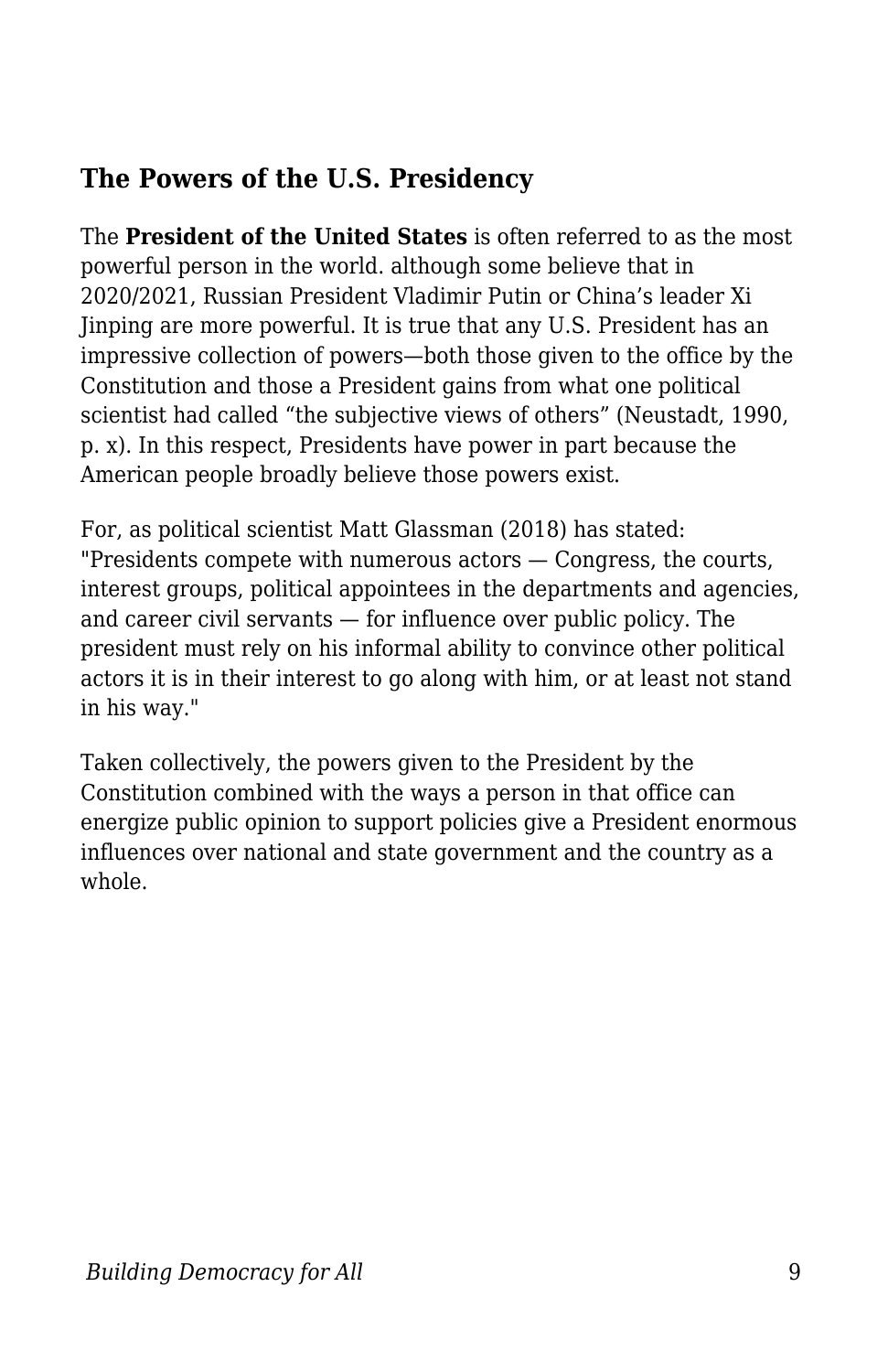

**[President](https://en.wikipedia.org/wiki/President_of_the_United_States) [Barack Obama](https://en.wikipedia.org/wiki/Barack_Obama) delivers his [State of the Union](https://en.wikipedia.org/wiki/State_of_the_Union) address, Feb. 12, 2013**  ["2013 State of the Union Address"](https://commons.wikimedia.org/w/index.php?search=President+Barack+Obama+delivers+his+State+of+the+Union+address%2C+Feb.+12%2C+2013+&title=Special%3ASearch&go=Go&ns0=1&ns6=1&ns12=1&ns14=1&ns100=1&ns106=1#/media/File:2013_State_of_the_Union_Address.jpg) by Lawrence Jackson | Public Domain

#### **What powers does a President actually have?**

- The Constitution gives the President a central role in how bills (legislative proposals) become laws. Presidents can **propose legislation** at any time. Presidents use the annual **State of the Union address** to announce new initiatives along with a proposed budget to pay for them ([Ten Facts about the State of](https://www.cfr.org/blog/ten-facts-about-state-union-address-0) [the Union Address,](https://www.cfr.org/blog/ten-facts-about-state-union-address-0) 2019). The President can also **veto** (prevent from becoming law) bills passed by Congress, although the Congress can override that veto by a two/thirds vote of the House of Representatives and the Senate.
- Presidents have the power appoint Cabinet officials and Supreme Court justices, and to do whatever the President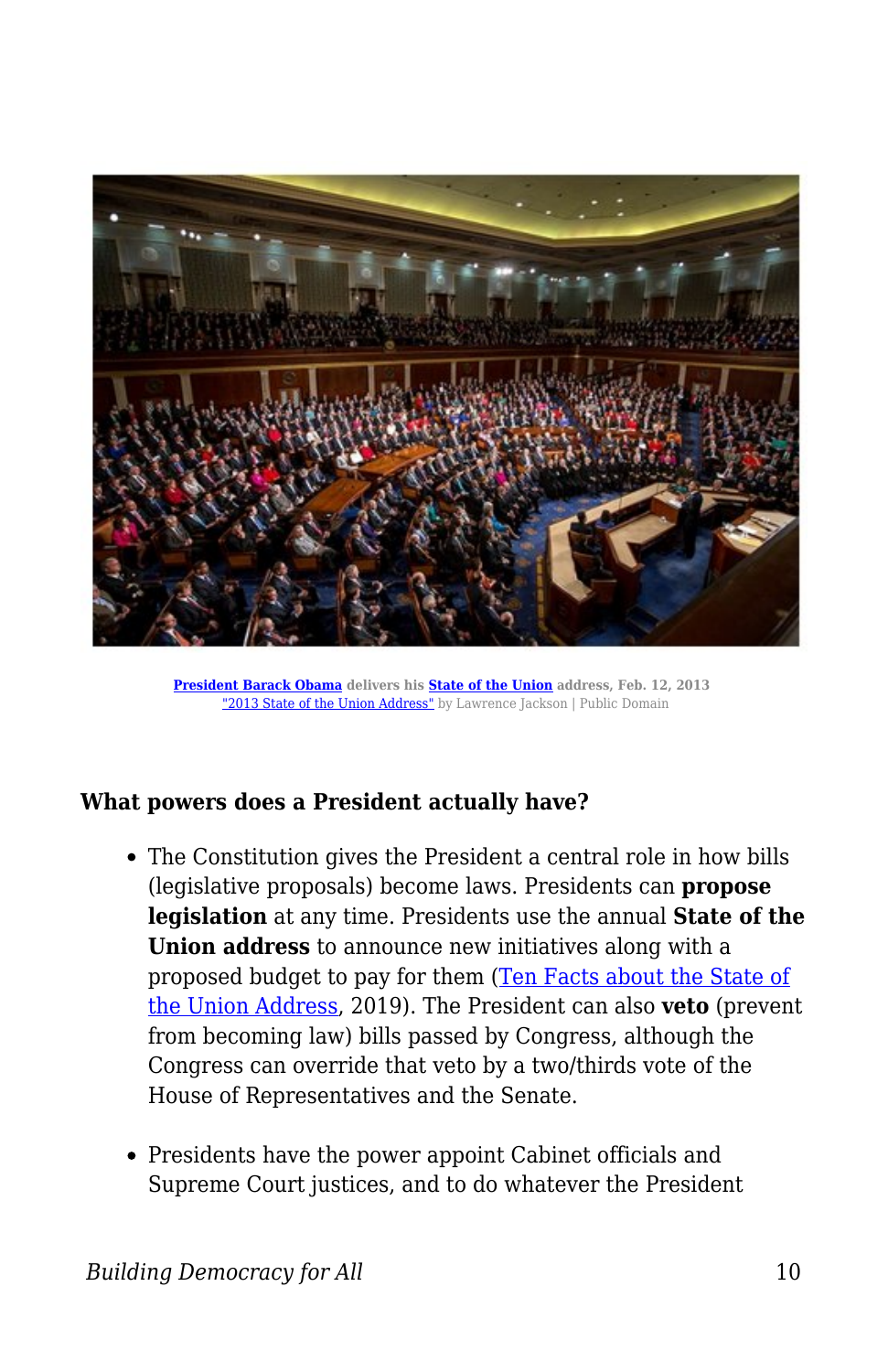believes is necessary to faithfully execute the laws of the land.

- Under the Constitution's Executive Power (Article II, Section 1), Presidents can issue **Executive Orders.** Modern Presidents have used this power to take highly significant public policy actions without Congressional approval or a vote of the people. Here is a list of all [Executive Orders by American Presidents](https://www.presidency.ucsb.edu/statistics/data/executive-orders) from George Washington to Joseph Biden. The Trump Administration used executive orders to enact policies sought by conservative and right-wing political groups in areas from immigration to the environment. On the first day of his administration, Joe Biden used 17 executive orders reversing Trump-era policies, including rejoining the Paris Climate Accord, halting construction of the southern border wall, mandating officials reunite families separated at the border, initiating a mask mandate in federal facilities, and mandating racial equity in policy decisions.
- Presidents have a **Bully Pulpit—**meaning they can use the media (television, radio, newspapers, Twitter, and other online platforms) to manage and shape public opinion. Presidents are automatically listened to when they speak and social media expands their reach tremendously. Cable news networks mention the President many times every day—during the first years of his Presidency, Donald Trump consistently received about 15% of the combined airtime on CNN, MSNBC, and Fox News ([Leetaru, 2018](https://www.realclearpolitics.com/articles/2018/12/06/measuring_the_medias_obsession_with_trump_138848.html)). Newspapers devote extensive space to covering the President's statements and schedule. As a result, a President has countless opportunities to convince people to support certain policies over others.
- **The Pardon Power** is given to the President by Article 2, Section 2 of the Constitution that states the President has "power to grant reprieves and pardons for offenses against the United States, except in cases of impeachment." Although the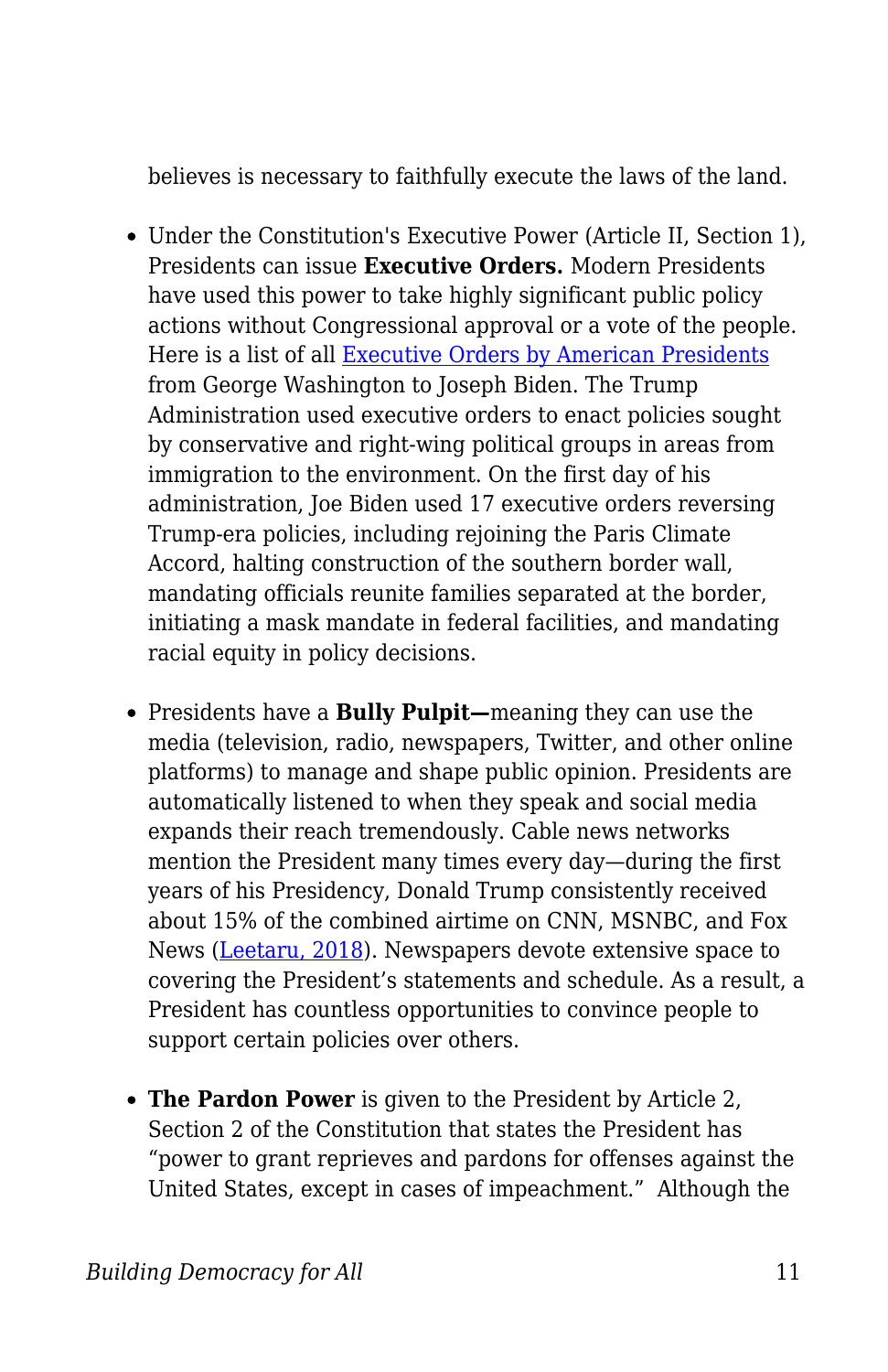pardon power is limited to federal crimes and not state offenses or civil suits, this is an area where Presidents have broad, nearly unlimited power ([Why U.S. Presidents Can Pardon](https://www.cnbc.com/2018/06/06/trump-us-presidential-pardons-history-clemency-constitution.html) [Anyone\)](https://www.cnbc.com/2018/06/06/trump-us-presidential-pardons-history-clemency-constitution.html).

- The idea that there should be one person in government with the ultimate power to pardon convicted persons originated with English kings who could overturn any court sentence. George Washington issued the first presidential pardon in 1794 to Pennsylvania farmers who participated in the **[Whiskey Rebellion](https://www.mountvernon.org/library/digitalhistory/digital-encyclopedia/article/whiskey-rebellion/)**. Franklin Roosevelt issued the most pardons, 3,687 in 3 terms; Harry Truman pardoned 2,044; Bill Clinton 456; George H. W. Bush 77 [\(How Presidential Pardons Work](https://people.howstuffworks.com/presidential-pardon6.htm)).
- The functioning of the pardon power came under close scrutiny during the closing weeks of the Trump Presidency, including whether a President can issue **prospective pardons** before charges are filed (Yes, based on an 1866 Supreme Court case Ex Parte Garland); whether a President can **pardon family members, relatives and close allies** (Yes, the Constitution does not limit who can be pardoned), and whether a President can **pardon himself** (Unclear, since this has never happened in American history). This information is from Clemency Explained: Can a President Give Pre-emptive Pardons? *The New York Times*, December 6, 2020, p. 18.
- $\circ$  As President, Donald Trump has issued highly publicized pardons to political and business figures resulting in renewed debates over what should be a fair and equitable process for presidential pardons. In December 2020, Trump pardoned 5 individuals including Paul Manafort and Roger Stone who were convicted of crimes as part of Robert Mueller's investigation of Russian interference in the 2016 Presidential election. And on January 19, 2021,during in his final day in office, Trump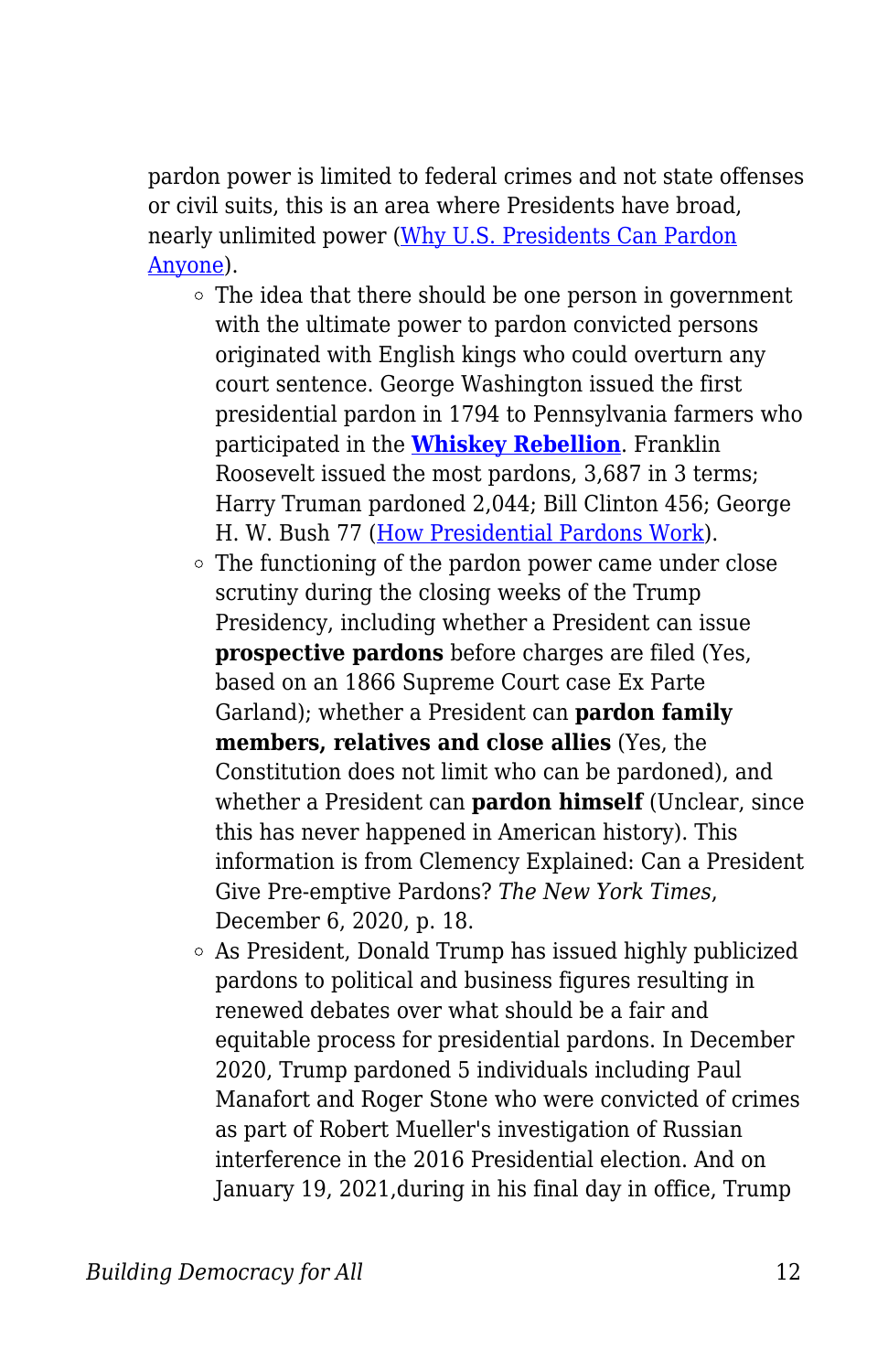issued another 143 pardons.

#### **Limits on Presidential Power and the Doctrine of Executive Privilege**

Historians and political scientists broadly agree that the power of the President has been expanding dramatically in recent decades. In 2019, a group of Harvard Law School faculty concluded that modern Presidents, notably the three most recent, have "used lessons from the past as blueprints to expand their capacities," including choosing the leaders of the growing number of the government's executive agencies; issuing executive orders to bypass lengthy legislative processes; and using social media to build support for their policies among voters [\(Presidential Power Surges,](https://today.law.harvard.edu/feature/presidential-power-surges/) Harvard Law School Bulletin, Summer 2019).

As President, Donald Trump and his advisors including Attorney General William Barr have claimed virtually unlimited Presidential power, citing what is known as the **[unitary executive theory](https://www.annenbergclassroom.org/glossary_term/unitary-executive-theory/)**. Under this theory, the President, rather than being the head of one of the three co-equal branches of government, is at the top of a institutional hierarchy of power.

Using the unitary executive theory, Trump refused to release his tax records to Congressional committees or federal prosecutors in New York who were looking into possible campaign law violations by the President and his election committee.

In two notable cases, *Trump v. Vance* and *Trump v. Mazars*, the Supreme Court rejected the claim that the President did not have to respond to **legal subpoenas** for information with Chief Justice John Roberts declaring: "Two hundred years ago, a great jurist of our Court established that no citizen, not even the President, is categorically above the common duty to produce evidence when called upon in a criminal proceeding. We reaffirm that principle today and hold that the President is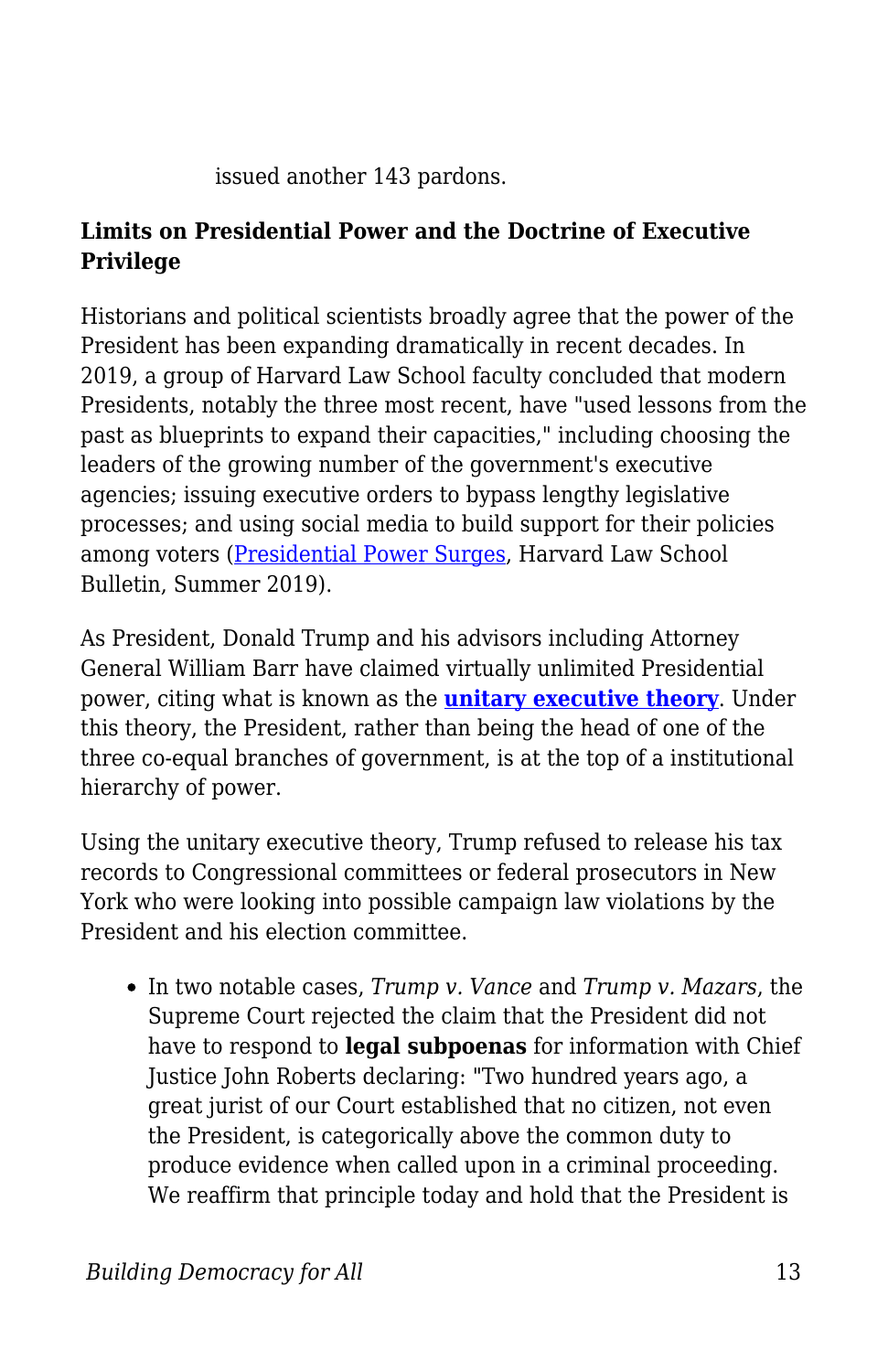neither absolutely immune from state criminal subpoenas seeking his private papers nor entitled to a heightened standard of need" ([Trump v. Mazars LLP,](https://www.supremecourt.gov/opinions/19pdf/19-715_febh.pdf) 2020, p. 21). These decisions establish clear limitations on Presidential power.

The Supreme Court has also limited the President's use of **executive privilege**, a policy that says a President and his close advisors do not have to disclose to Congress or the courts documents, testimonies or discussions they had concerning national or international policies.

The extent of executive privilege is not absolute.

- In the 1974 landmark case [Nixon v. U.S.](https://www.oyez.org/cases/1992/91-740), the Supreme Court ruled 8-0 that President Nixon had to release tapes, transcripts, and meeting notes related to the Watergate scandal.
- In January 2022, the [Court ruled 8 1](https://www.supremecourt.gov/opinions/21pdf/21a272_9p6b.pdf) that the National Archives had to turn over to a Congressional committee Presidential materials related to the January 6 attack on the Capitol, rejecting the claim that former President Donald Trump could have executive privilege over those records.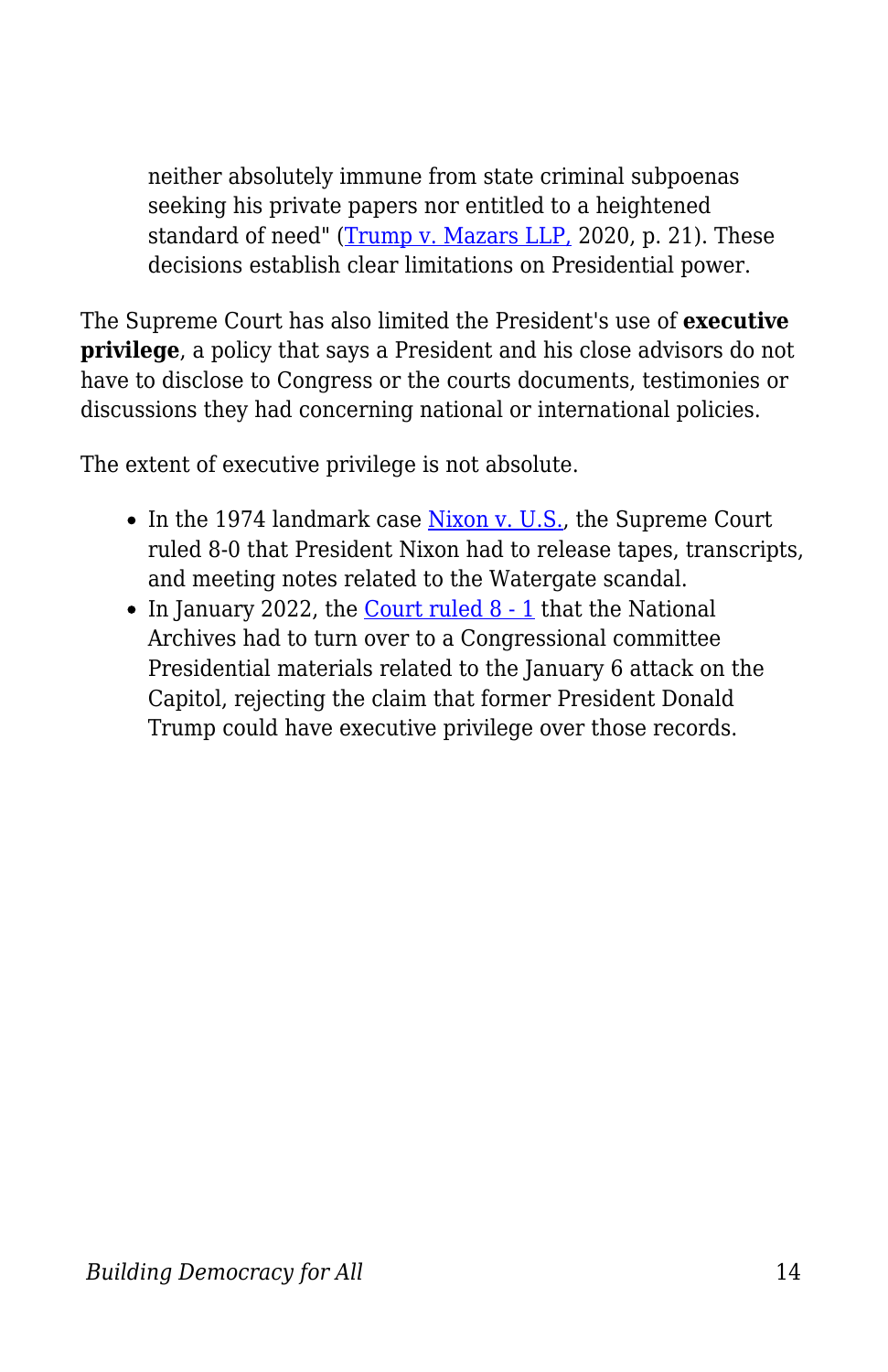## **Suggested Learning Activities**

- **Take a Virtual Tour**
	- [The White House Virtual Tour from Google](https://www.360virtualtour.co/portfolio/the-white-house-google-virtual-tour/)
- **Draw a Conclusion:** Do modern Presidents have too much power?
	- Use the following resources to explore this question:
		- [Does the President Have Too Much Power?](https://www.asd5.org/cms/lib/WA01001311/Centricity/Domain/897/Docs_Presidential%20Power.pdf) Aberdeen (Washington) School District
		- **[Presidential Powers: An Introduction,](http://law2.umkc.edu/faculty/projects/ftrials/conlaw/prespowers.html) from** Exploring Constitutional Conflicts
		- [Anxiety is Growing in Congress Over How Much](https://www.npr.org/2019/03/12/702735113/anxiety-is-growing-in-congress-over-how-much-power-a-president-can-wield) [Power a President Can Wield](https://www.npr.org/2019/03/12/702735113/anxiety-is-growing-in-congress-over-how-much-power-a-president-can-wield), NPR (March 12, 2019)
		- [Is the Presidency Too Powerful?](https://constitutioncenter.org/debate/podcasts/is-the-presidency-too-powerful) Podcast from the National Constitution Center (February 21, 2019)

#### **Write a Constitutional Policy Statement about Pardons**

- $\circ$  Should the President Have the Sole Power of Pardons?
	- When should individuals receive pardons?
	- What steps are needed to ensure that there is fairness and justice in the pardon process?

### **Online Resources for the Powers of the Presidency**

- [60-Second Presidents,](https://mass.pbslearningmedia.org/collection/60-second-presidents/) PBS Learning Media
- [The American Presidency,](https://americanhistory.si.edu/presidency/home.html) Smithsonian National Museum of American History
- [The American Presidency Project,](https://www.presidency.ucsb.edu) University of California Santa Barbara
- [U.S. Presidents,](https://millercenter.org/president) Miller Center, University of Virginia
- VIDEO: [How to Elect a President in Plain English](https://www.youtube.com/watch?v=ok_VQ8I7g6I)
- BOOK: *Unmaking the Presidency: Donald Trump's War on the*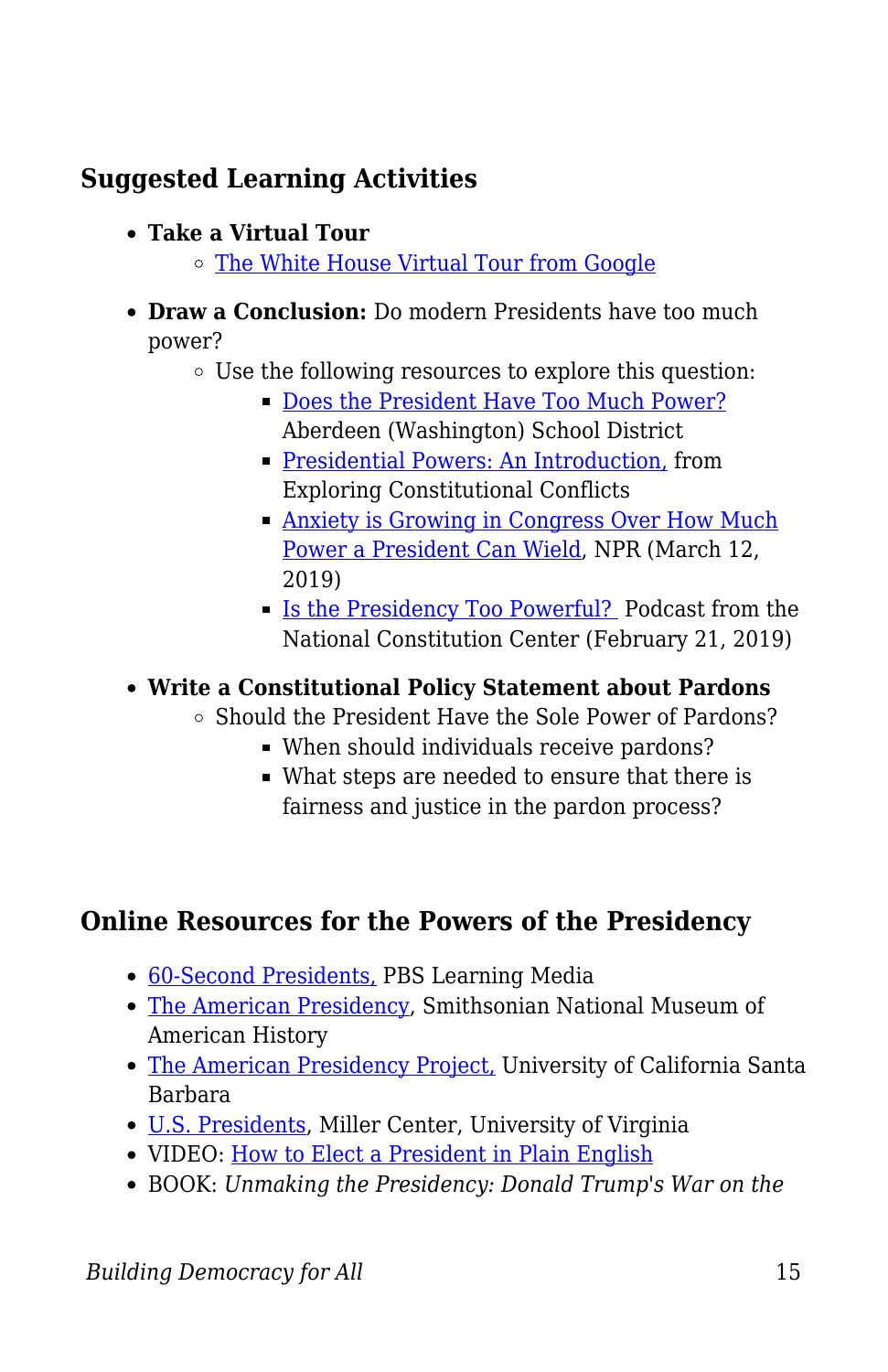*World's Most Powerful Office*. Susan Hennessey & Benjamin Wittes (Farrar, Straus and Giroux, 2020)

- [Should the President Use Executive Orders to Create Public](http://documents.mccormickfoundation.org/lesson-plans/executive-order-lesson-plan.pdf) [Policy?](http://documents.mccormickfoundation.org/lesson-plans/executive-order-lesson-plan.pdf) from Illinois Civics.org.
- [Republicans Now Are More Open to the Idea of Expanding](https://www.people-press.org/2019/08/07/republicans-now-are-more-open-to-the-idea-of-expanding-presidential-power/) [Presidential Power](https://www.people-press.org/2019/08/07/republicans-now-are-more-open-to-the-idea-of-expanding-presidential-power/), Pew Research Center (August 7, 2019). In the same poll, 66% of the public said "it would be too risky to give Presidents more power to deal directly with many of the nation's problems."

## **2.UNCOVER: The War Powers of the President**

The President is the **Commander in Chief of the military** and although the Constitution states that Congress has the power to declare war and raise and support the armed forces (Article I, Section 8), Presidents have significant **war powers**. Presidential war powers have expanded dramatically since the end of World War II.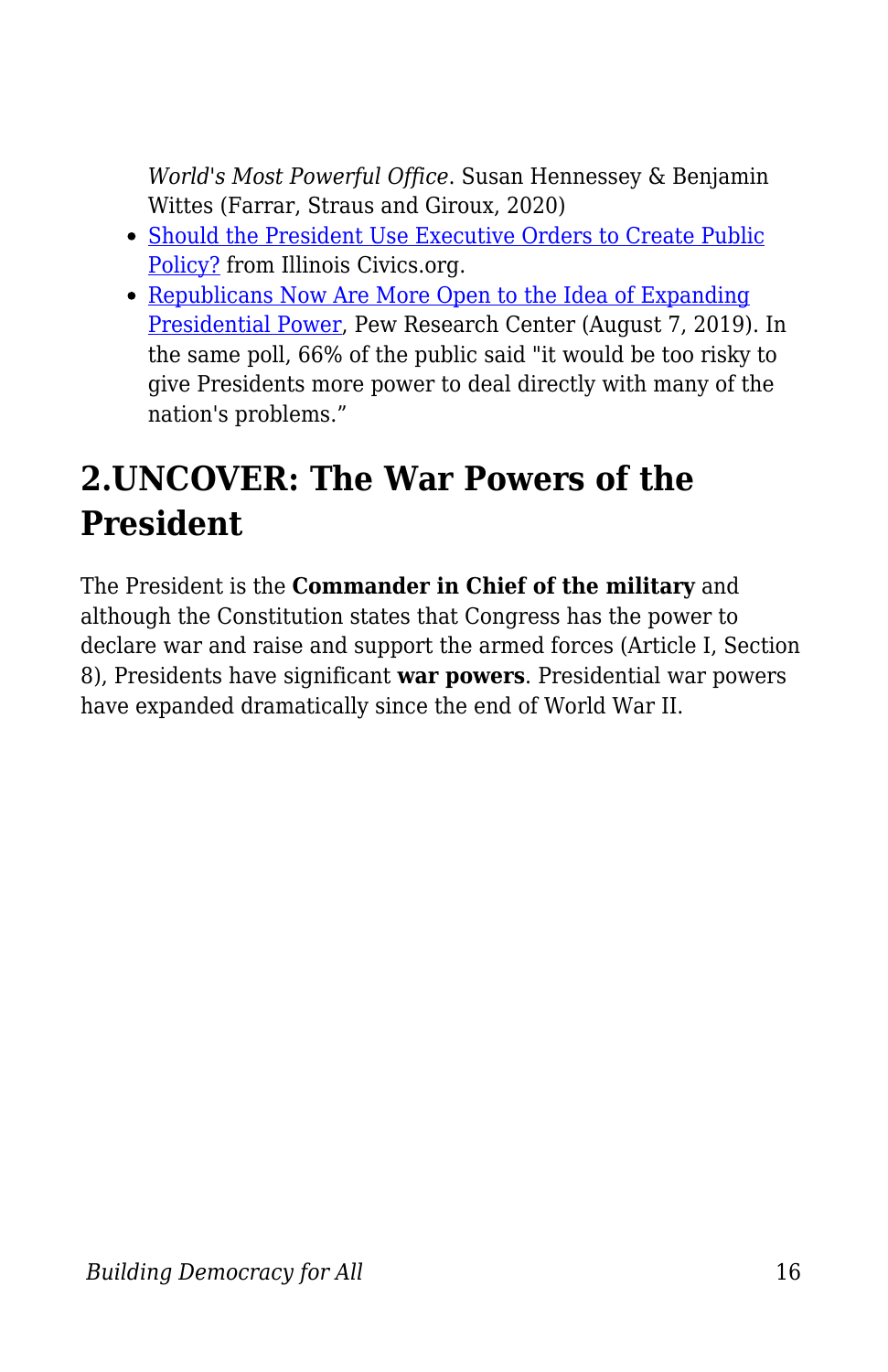

**President [Abraham Lincoln](https://en.wikipedia.org/wiki/Abraham_Lincoln) and General [George B. McClellan](https://en.wikipedia.org/wiki/George_B._McClellan) in the general's tent at Antietam, Maryland, October 3, 1862** ["Lincoln and McClellan 1862-10-03"](https://commons.wikimedia.org/wiki/File:Lincoln_and_McClellan_1862-10-03.jpg) by Alexander Gardner | Public Domain

In *[Presidents of War](https://www.penguinrandomhouse.com/books/13134/presidents-of-war-by-michael-beschloss/)* (2018), historian Michael Beschloss explains that "since the start of the Republic, Presidents of the United States have taken the American people into major wars roughly once in a generation" (p. vii). He then examines eight Presidents who entered wars and one who had the opportunity to do so, but did not. The Presidents and their wars are:

- James Madison and the War of 1812
- James K. Polk and the Mexican War
- Abraham Lincoln and the Civil War
- William McKinley and the Spanish-American War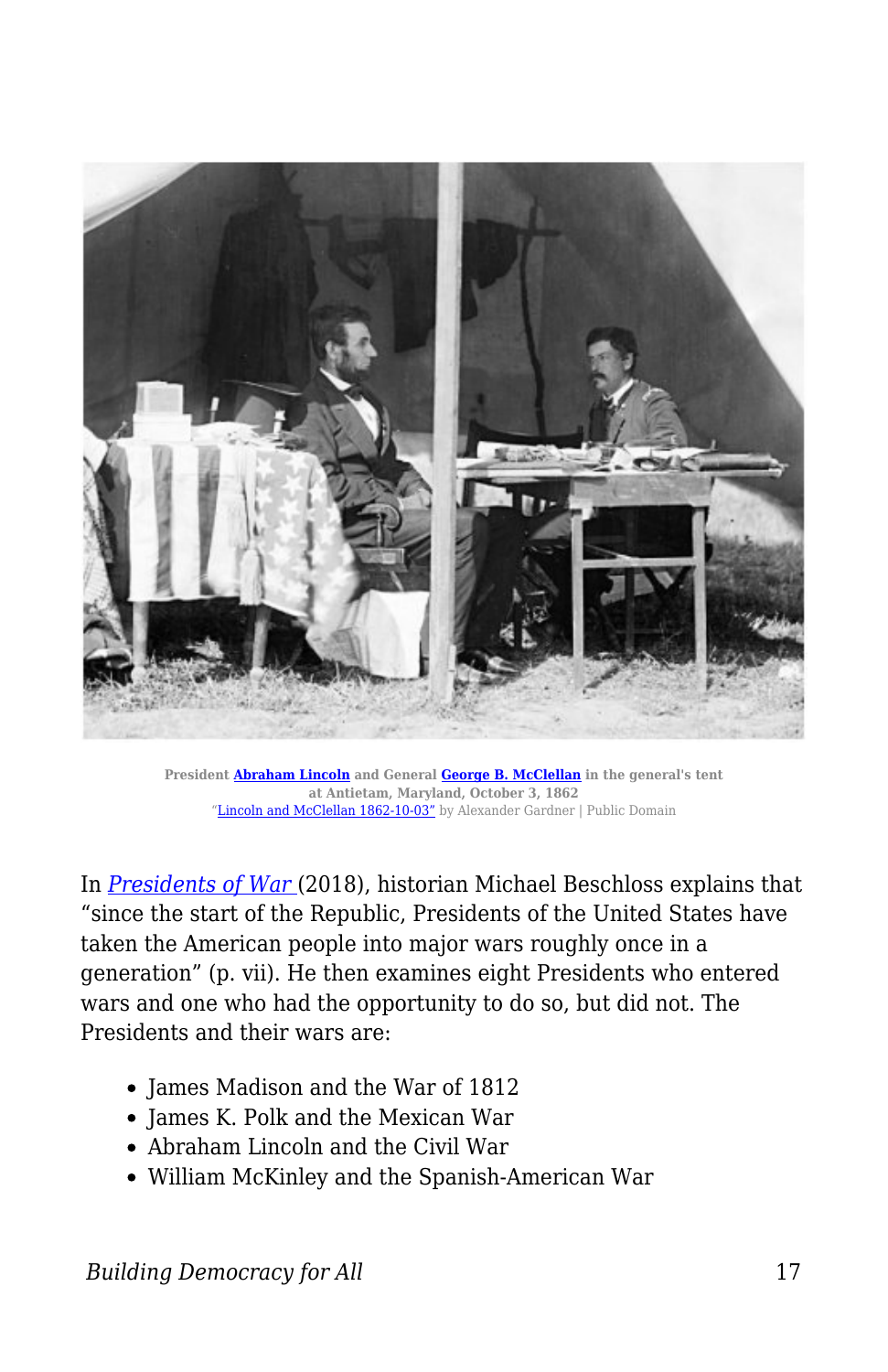- Woodrow Wilson and World War I
- Franklin D. Roosevelt and World War II
- Harry Truman and the Korean War
- Lyndon B. Johnson and in War in Vietnam

It was Thomas Jefferson who avoided war with Britain in 1807 over the Chesapeake Affair and the issue of "impressment" (taking individuals into military service against their will without notice) of sailors on American ships.

While the Constitution gives Congress the sole power to declare war and raise and support the armed forces (Article I, Section 8), there has been no official Congressional declaration of war since 1942. Here is a listing of all [Official Declarations of War by Congress](https://www.senate.gov/pagelayout/history/h_multi_sections_and_teasers/WarDeclarationsbyCongress.htm) from United States Senate website.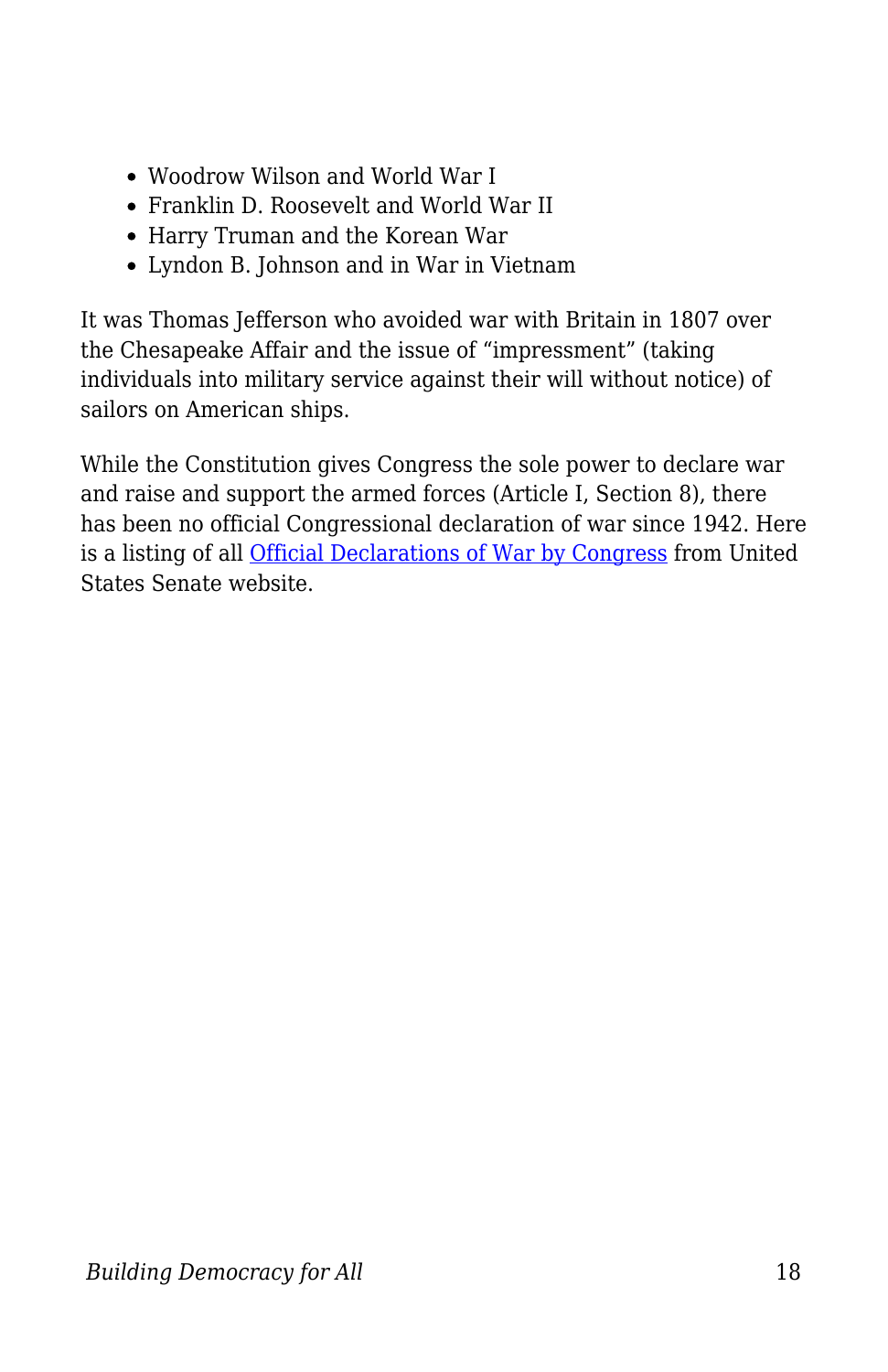

[Emblem of the GRU](https://upload.wikimedia.org/wikipedia/commons/1/12/Gru_emblem.png), the Military Intelligence Service of the Russian Military Public Domain

In recent years, Presidential war powers have been expanded by the **[AUMF \(Authorization for Use of Military Force Against](https://bipartisanpolicy.org/blog/what-the-aumf-is-and-why-you-should-care-2018/) [Terrorists\)](https://bipartisanpolicy.org/blog/what-the-aumf-is-and-why-you-should-care-2018/)** passed just after the September 11, 2001 attacks on the World Trade Center and the Pentagon. An AUMF allows the President to utilize "all necessary and appropriate force . . . to prevent future acts of international terrorism against the United States" [\(What the](https://bipartisanpolicy.org/blog/what-the-aumf-is-and-why-you-should-care-2018/) [AUMF Is and Why You Should Care,](https://bipartisanpolicy.org/blog/what-the-aumf-is-and-why-you-should-care-2018/) Bipartisan Policy Center, April 18, 2018). Although the AUMF was initially intended to be used against al Qaeda and the Taliban, it has been used dozens of times in 14 countries, including the Trump Administration's use of a missile strike to kill an Iranian general in Iraq on January 2, 2020.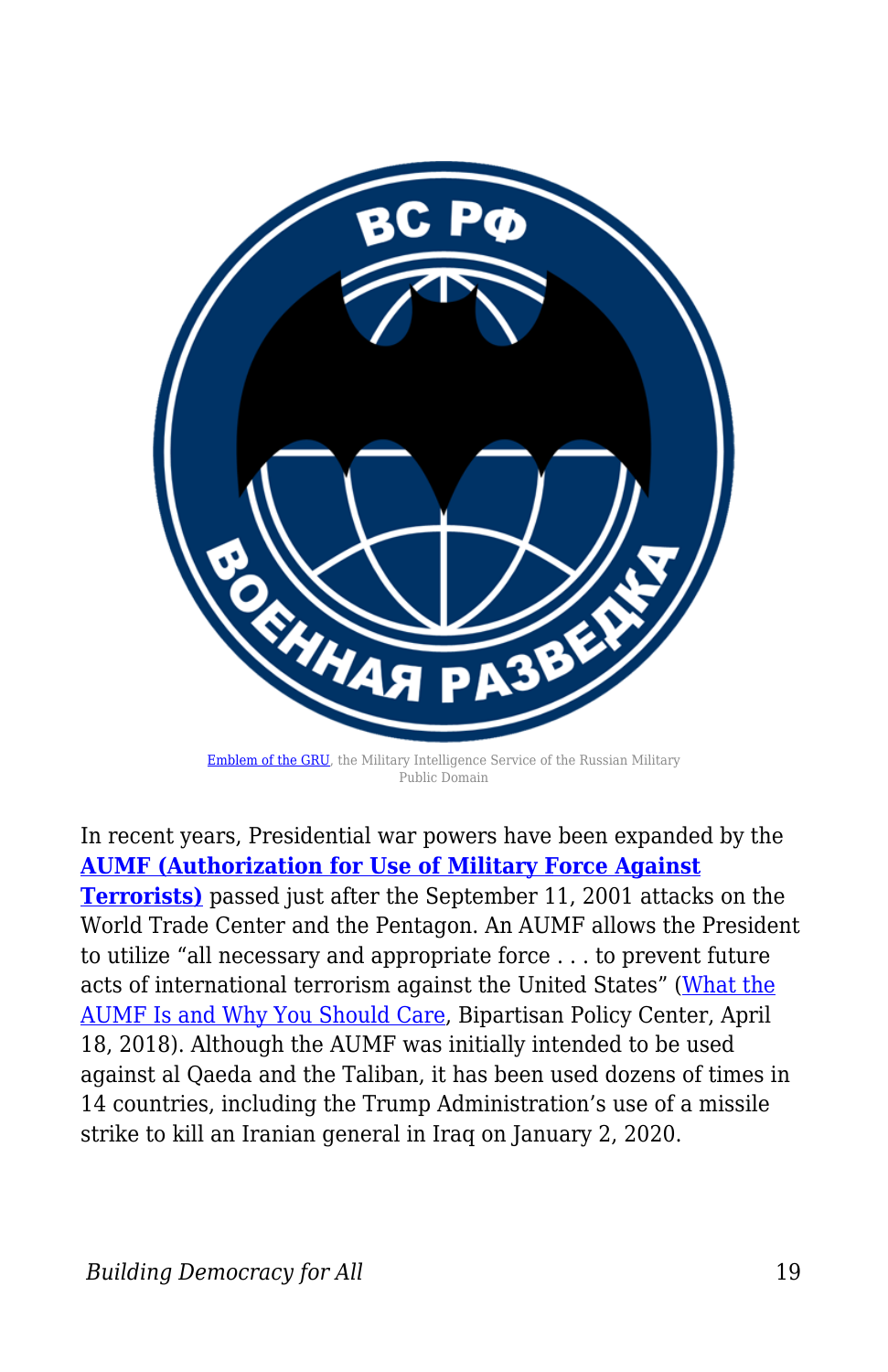## **Suggested Learning Activities**

- **Write a Public Policy Recommendation**
	- To what extent should Congress control the war powers of the President?
	- $\circ$  When can a President act militarily without consulting Congress?
- **Learn Online**
	- $\circ$  [Nixon and the War Powers Resolution](https://billofrightsinstitute.org/educate/educator-resources/lessons-plans/presidents-constitution/war-powers-resolution/) from the Bill of Rights Institute has learning activities centered on the **War Powers Resolution**, passed in 1973 over President Richard Nixon's veto. This resolution requires the President to consult with Congress before committing U.S. troops into combat or potential combat situations. Presidents from both parties have held that the resolution unconstitutionally limits the power of the executive branch.

### **Additional Resources**

- o [Principles of American Government \(](https://www.khanacademy.org/humanities/us-government-and-civics/us-gov-foundations/us-gov-principles-of-american-government/a/principles-of-american-government-article)Khan Academy)
- [The War Powers Resolution](https://www.jstor.org/stable/2657648?seq=1) (JSTOR)
- [Congress, the President, and the War Powers Lesson](https://www.archives.gov/legislative/resources/education/war-powers) (National Archives)

## **3.ENGAGE: When, and For What, Should a President Be Impeached?**

On December 18, 2019, the House of Representatives passed two articles of **[impeachment](https://history.house.gov/Institution/Origins-Development/Impeachment/)** against Donald Trump: Article 1: Abuse of Power and Article 2: Obstruction of Congress [\(READ: Articles of](https://www.npr.org/2019/12/10/786579846/read-articles-of-impeachment-against-president-trump) [Impeachment Against Donald Trump\)](https://www.npr.org/2019/12/10/786579846/read-articles-of-impeachment-against-president-trump). On February 5, 2020, [Donald](https://www.npr.org/2020/02/05/801429948/not-guilty-trump-acquitted-on-2-articles-of-impeachment-as-historic-trial-closes) [Trump was acquitted](https://www.npr.org/2020/02/05/801429948/not-guilty-trump-acquitted-on-2-articles-of-impeachment-as-historic-trial-closes) by the U.S. Senate on both impeachment articles. It was just the fourth time in United States history that the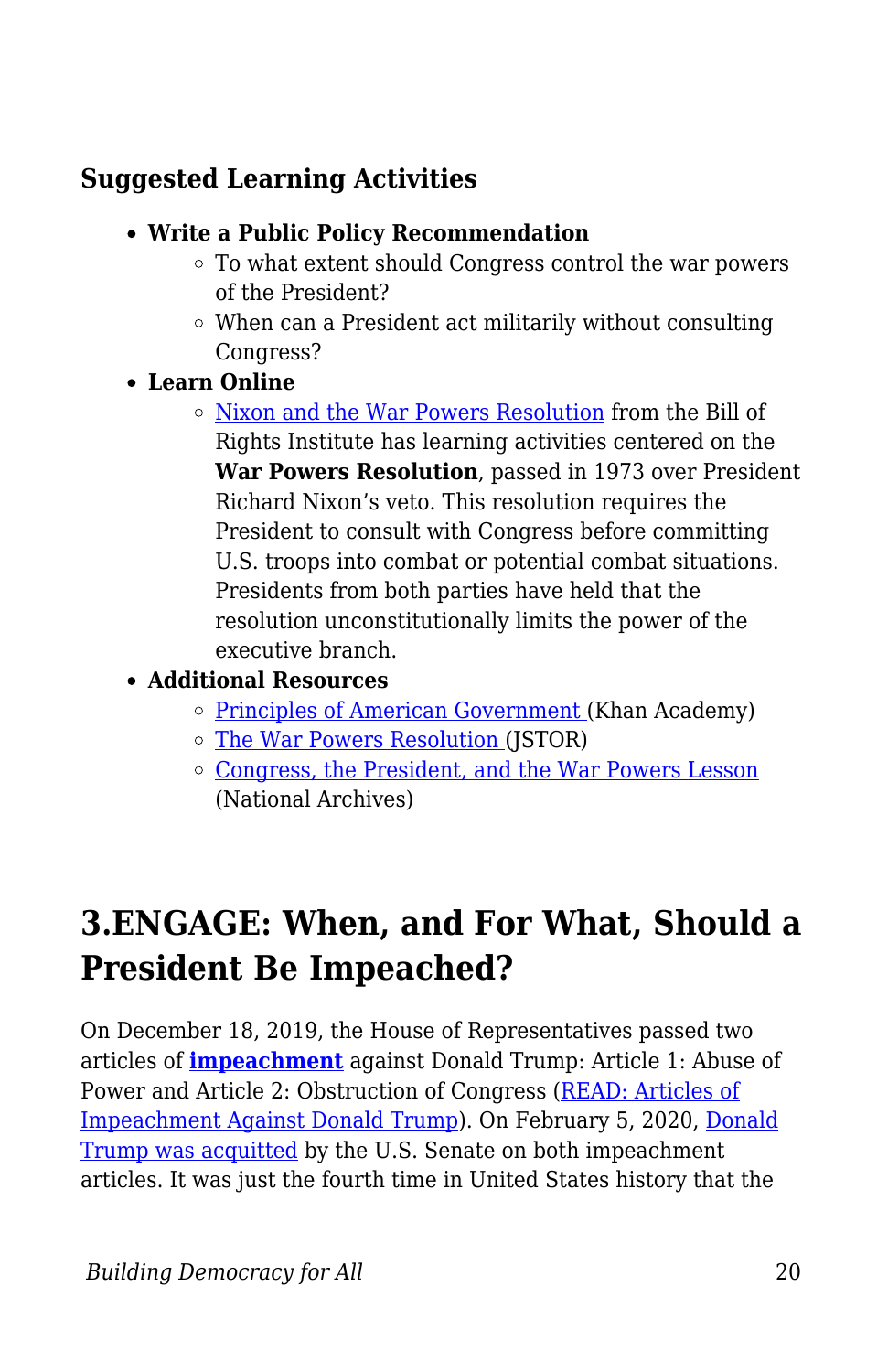Congress engaged in an **impeachment** of a sitting President.

Just days before his term was to end, Trump was impeached for a second time on January 13, 2020 for ["incitement of insurrection](https://cicilline.house.gov/sites/cicilline.house.gov/files/documents/ARTICLES%20-%20Final%201030%20-%20011121.pdf)" following a bloody attack on the Capitol by a mob of the President's supporters.



**Image on Pixabay**

Previously, impeachment proceedings had been initiated against [Andrew Johnson](https://www.senate.gov/artandhistory/history/common/briefing/Impeachment_Johnson.htm) (1868), Richard Nixon (1974) and [Bill Clinton](https://billofrightsinstitute.org/elessons/the-impeachment-of-bill-clinton/) (1998). Neither Johnson or Clinton was convicted and both remained in office as President; Nixon resigned the Presidency before the House could vote on the impeachment charges against him. As Brenda Wineapple (2020) states in her study of the post-Civil War trial of Andrew Johnson, each case demonstrates the complexity that impeachment is "designed to remedy peculiar situations for which there are no remedies" (p. 419).

In theory, impeachment is intended to serve as a way to remove from office **someone who is abusing their power through corrupt actions and activities**. Yet, neither the Johnson trial nor the others that followed have resolved the fundamental constitutional question: Was "impeachment to be understood as a judicial matter" or "was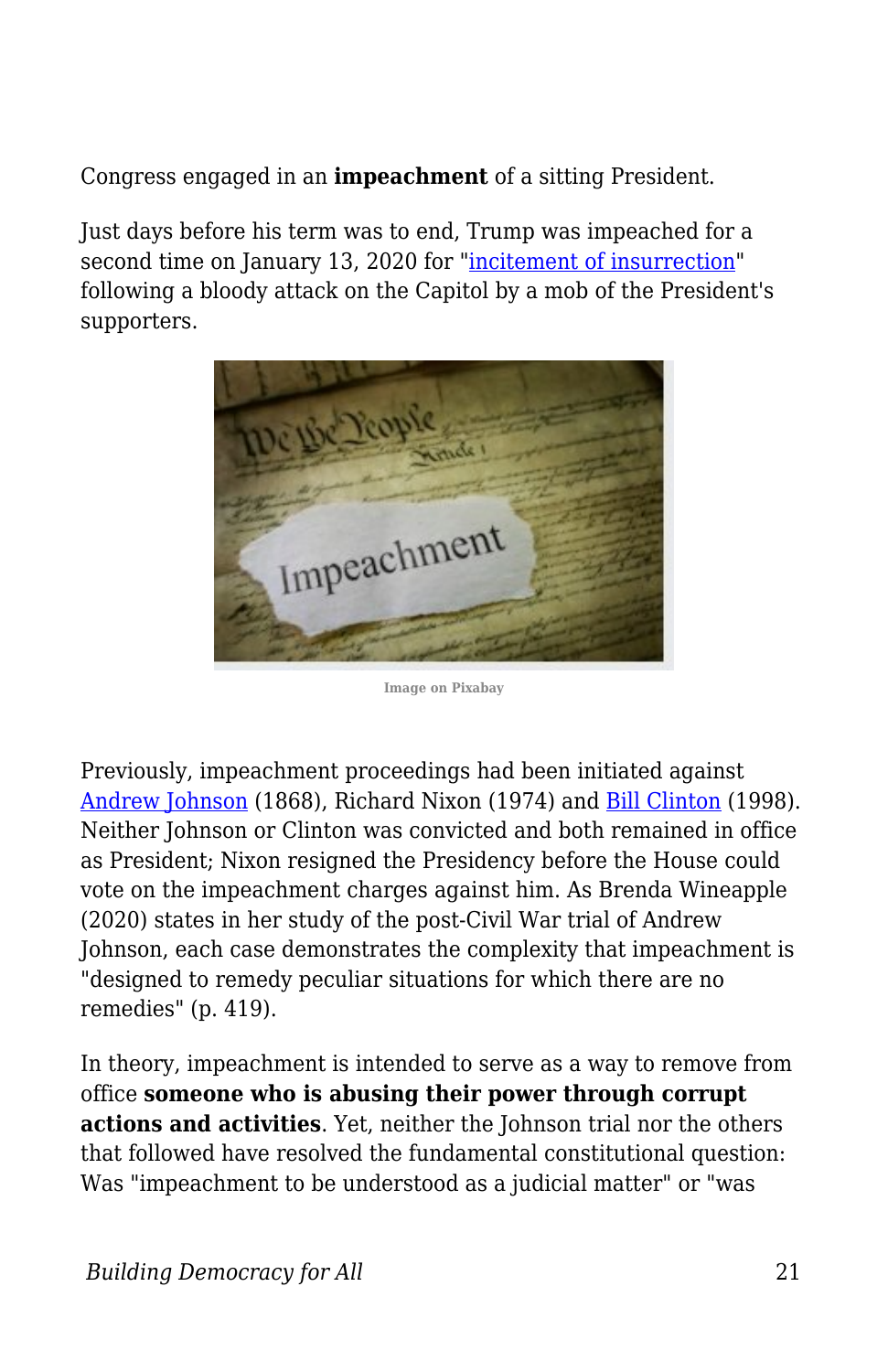impeachment designed to punish malfeasance in office" (Wineapple, 2020, p. 417).

Procedurally, impeachment is a process where, according to Article II, Section 4 of the Constitution, "a President, Vice President and all Civil Officers of the United States, shall be removed from Office on Impeachment for, and Conviction of, Treason, Bribery, or other high Crimes and Misdemeanors." In addition to Presidents, 17 other officials—one senator, one Cabinet secretary and 15 judges—have been impeached in U.S. history. [Business Insider](https://www.businessinsider.com/how-many-people-have-been-impeached-us-history-16-2017-5) has a full list of those federal officials who were impeached.

The word "impeachment" means **'accusation'** or **'charge'**. The process happens as follows: Any member of the House of Representatives can suggest the body begin an impeachment inquiry. The Speaker of the House then decides whether to proceed forward with that inquiry or not. The House can impeach based on a vote by a simple majority of its members (50 percent plus 1 or 218 out of 435 members). The impeached person goes to trial, meaning a hearing before a jury in the U.S. Senate (Gertner, 2020). The Senate conducts an impeachment trial, presided over by the Chief Justice of the Supreme Court. A super majority (67 out of 100 members) is needed to convict and remove a President or other impeached official from office.

Impeachment was part of English law long before its inclusion in the United States Constitution, notes constitutional scholar Frank O. Bowman III (2019). The phrase **"high crimes and misdemeanors"** does not just mean illegal actions, but corrupt and abusive activities on the part of an elected or public leader, what Alexander Hamilton called an "abuse or violation of some public trust" (*[The Federalist](https://avalon.law.yale.edu/18th_century/fed65.asp) [Papers: No. 65](https://avalon.law.yale.edu/18th_century/fed65.asp)*).

Impeachment proceedings against Donald Trump followed from a complaint by an intelligence community whistleblower who believed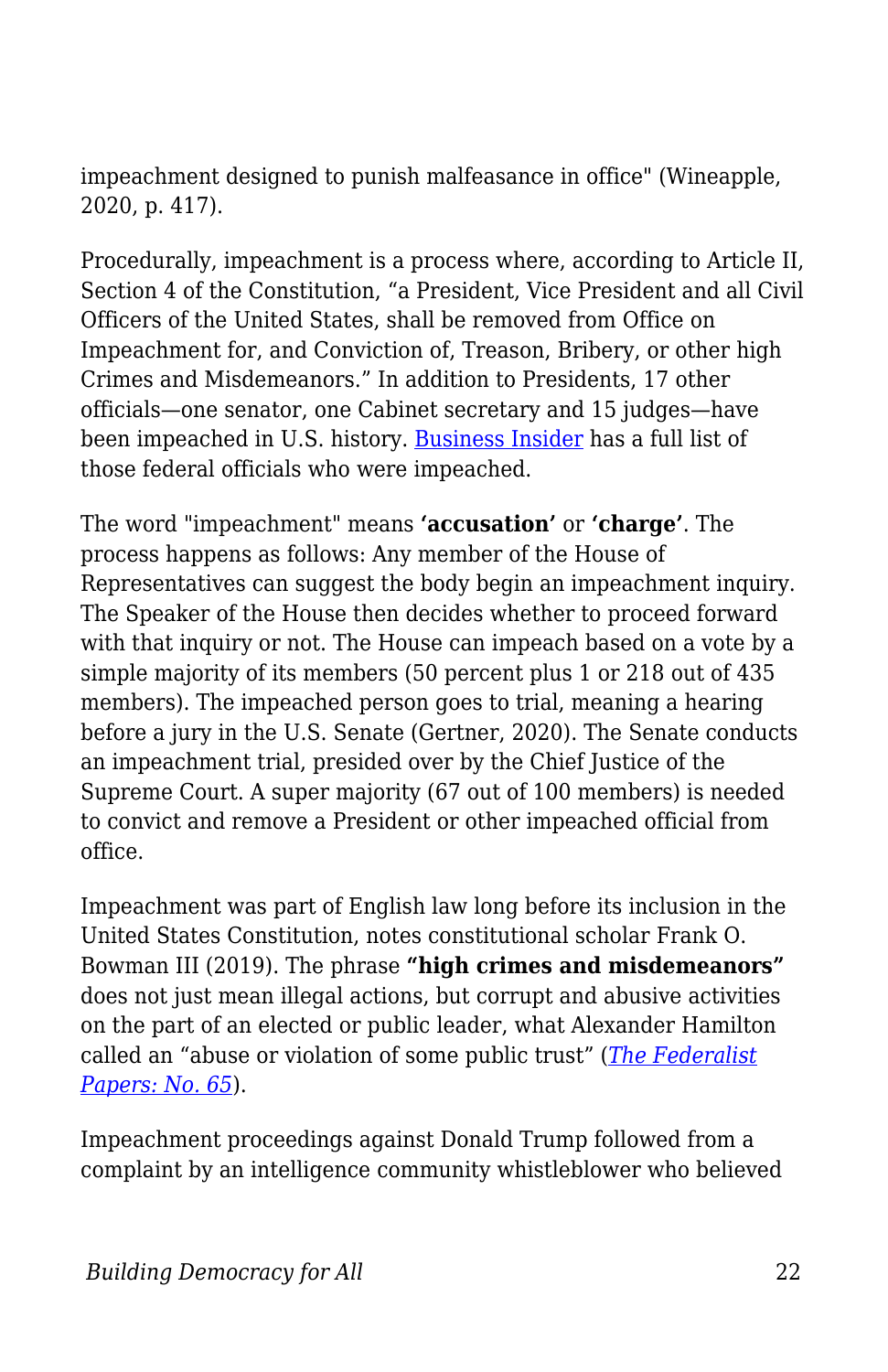the President had engaged in illegal conduct by trying to coerce a foreign leader (Ukraine's President Volodymyr Zelensky) to aid Trump's reelection campaign. Federal campaign finance laws prohibit foreign contributions to politicians or their campaigns. In a July 25, 2019 phone call and during subsequent actions, President Trump appeared to withhold Congressionally-approved military aid to Ukraine contingent on that country beginning a corruption investigation into former Vice-President Joe Biden and his son, Hunter. Impeachment advocates contended the Ukraine phone call and the military aid delay violated that law; supporters of the President said it did not.

- Read the White House released [transcript of July 25, 2019](https://www.cnn.com/2019/09/25/politics/donald-trump-ukraine-transcript-call/index.html) [phone call](https://www.cnn.com/2019/09/25/politics/donald-trump-ukraine-transcript-call/index.html) between the Presidents of the United States and Ukraine.
- Read the full text of the [Trump-Ukraine Whistleblower](https://www.nbcnews.com/politics/trump-impeachment-inquiry/read-full-text-whistleblower-complaint-n1058971) **[Complaint](https://www.nbcnews.com/politics/trump-impeachment-inquiry/read-full-text-whistleblower-complaint-n1058971)**

Constitutional and legal scholars agree that impeachment in the United States is a political process, as much, if not more than a legal process that happens only rarely at times in history when "our settled expectations about the Constitutional order are shaken" (Bowman, 2019, p. 6).

In that context, every member of our democratic society is faced with having to answer when, and for what, should a President be impeached?

## **Media Literacy Connections: Writing an Impeachment Press Release**

A **[Press Release](https://en.wikipedia.org/wiki/Press_release)** is an official statement provided to the media by an individual or organization. Its purpose is to provide information in a short, simple, highly readable format.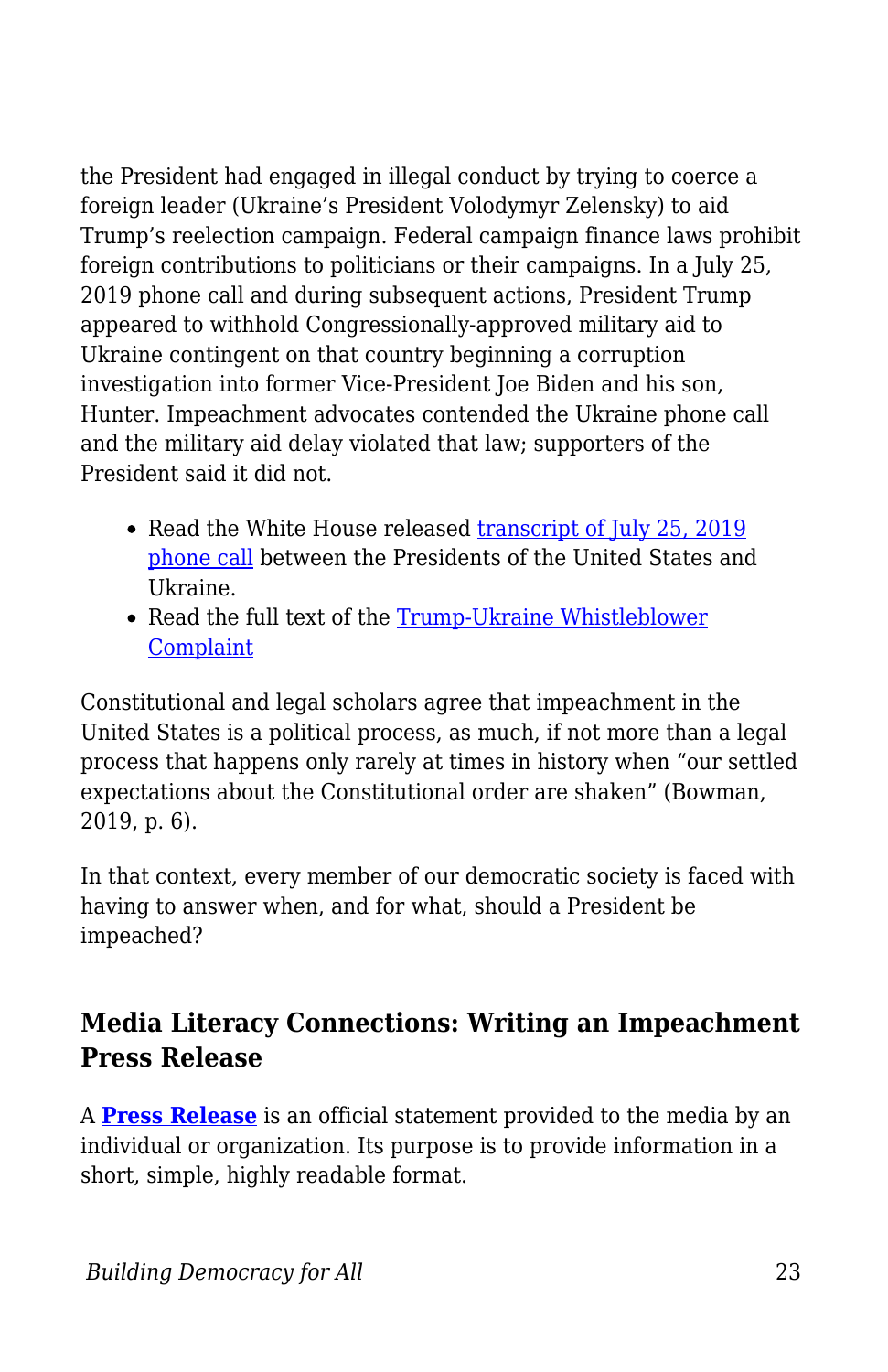

[A floorplan of the first floor of the West Wing of the White House](https://commons.wikimedia.org/wiki/File:White_House_West_Wing_-_1st_Floor_with_the_Press_Briefing_Room_highlighted.jpg) | Public Domain

In politics, a press release also serves as a way to promote one's side of an issue as favorably as possible within the boundaries of facts. The White House, on behalf of the President as well as individual politicians, political party organizations, and political interest groups, constantly issues press releases stating their positions and actions on the issues of the day.

In this activity, you will write an **Impeachment Press Release** for one of the Presidential Impeachments in U.S. History. You can write a statement from either the President who is being impeached, the Impeachment Managers from the House of Representatives who are presenting the case against the President, or both.

**[Activity: Write an Impeachment Press Release](https://edtechbooks.org/mediaandciviclearning/impeachment_press)**

### **Suggested Learning Activities**

**State Your View: A President or a King** In a ruling in *[Committee on the Judiciary v. McGahn](https://assets.documentcloud.org/documents/6560650/McGahn.pdf)*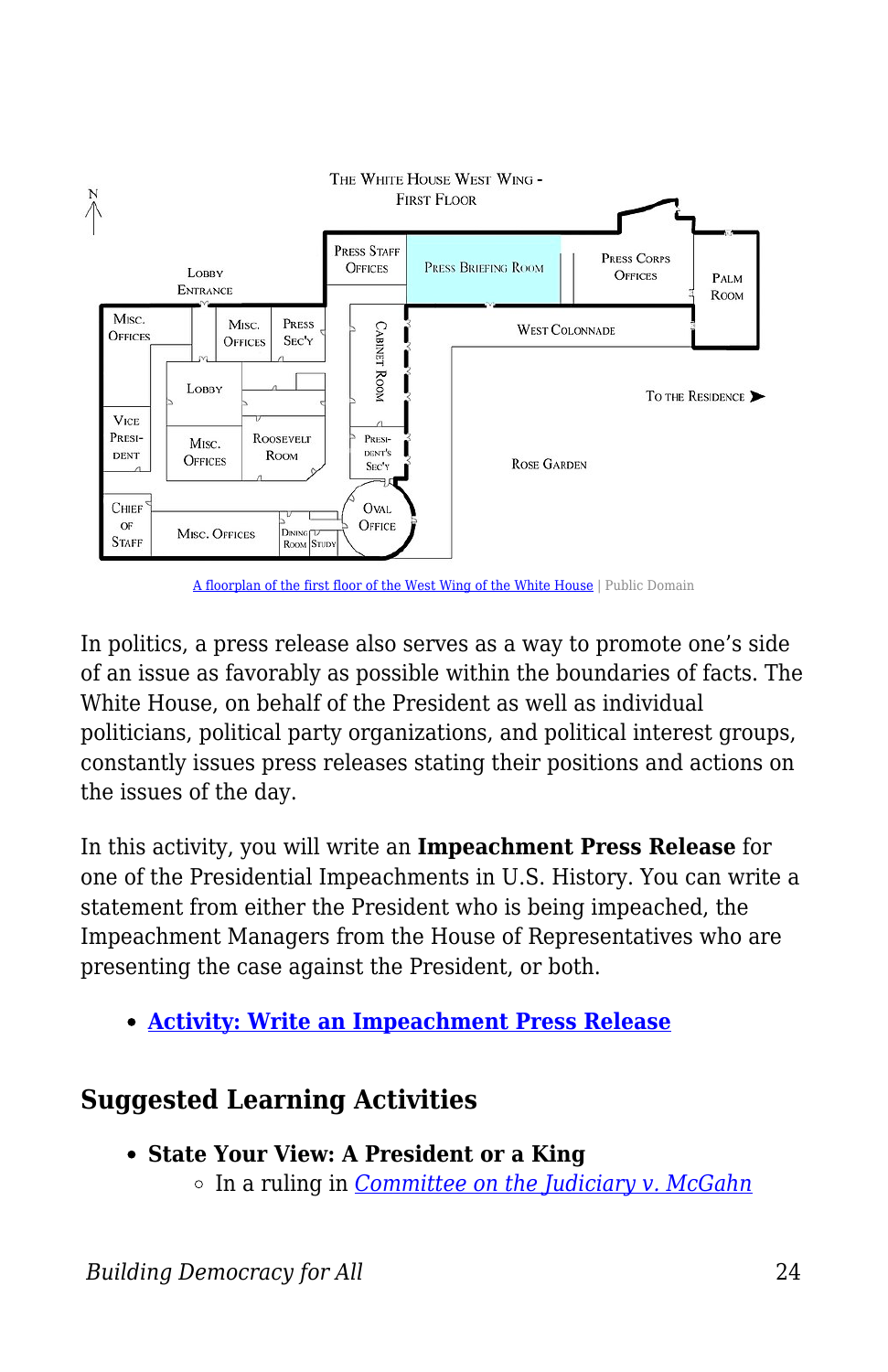(2019), U.S. District Judge Ketanji Brown concluded: "The primary takeaway from the past 250 years of recorded American history is that Presidents are not kings."

Answer the following question posed by Stanford University law professor Michael McConnell (2019): "How can we have a President who is powerful enough to do all the things we expect from a President, but not one who is effectively a king?"

#### **Research and Draw a Conclusion**

- In an editorial, *The New York Times* ([2019, para. 26](https://www.nytimes.com/interactive/2019/09/27/opinion/trump-impeachment-new-york-times.html)) stated that impeachment should happen when a President or other public officials violate the public trust by placing "private above public interest."
- What other times in U.S. history did Presidential Administrations violate the public trust?
- Research one the following examples and decide if the President's actions were impeachable and explain how you drew your conclusion.
	- Andrew Jackson and the Trail of Tears
	- James Buchanan and the Dred Scott Decision
	- Andrew Johnson and Opposition to Reconstruction
	- Warren Harding and the Depot Dome Scandal
	- Ronald Reagan and the Iran/Contra Affair
	- Richard Nixon and the Watergate Scandal

#### **Evaluate the Media**

- $\circ$  Select one of the Presidential Impeachments in history.
- Look for newspaper articles, news clips, magazine covers, and other artifacts about the impeachment. Try to find examples from media outlets from [all sides](https://www.allsides.com/unbiased-balanced-news).
- What perspective did the media outlet present? Did they take the side of the President? Why or why not?
- $\circ$  How did the media present information? What text did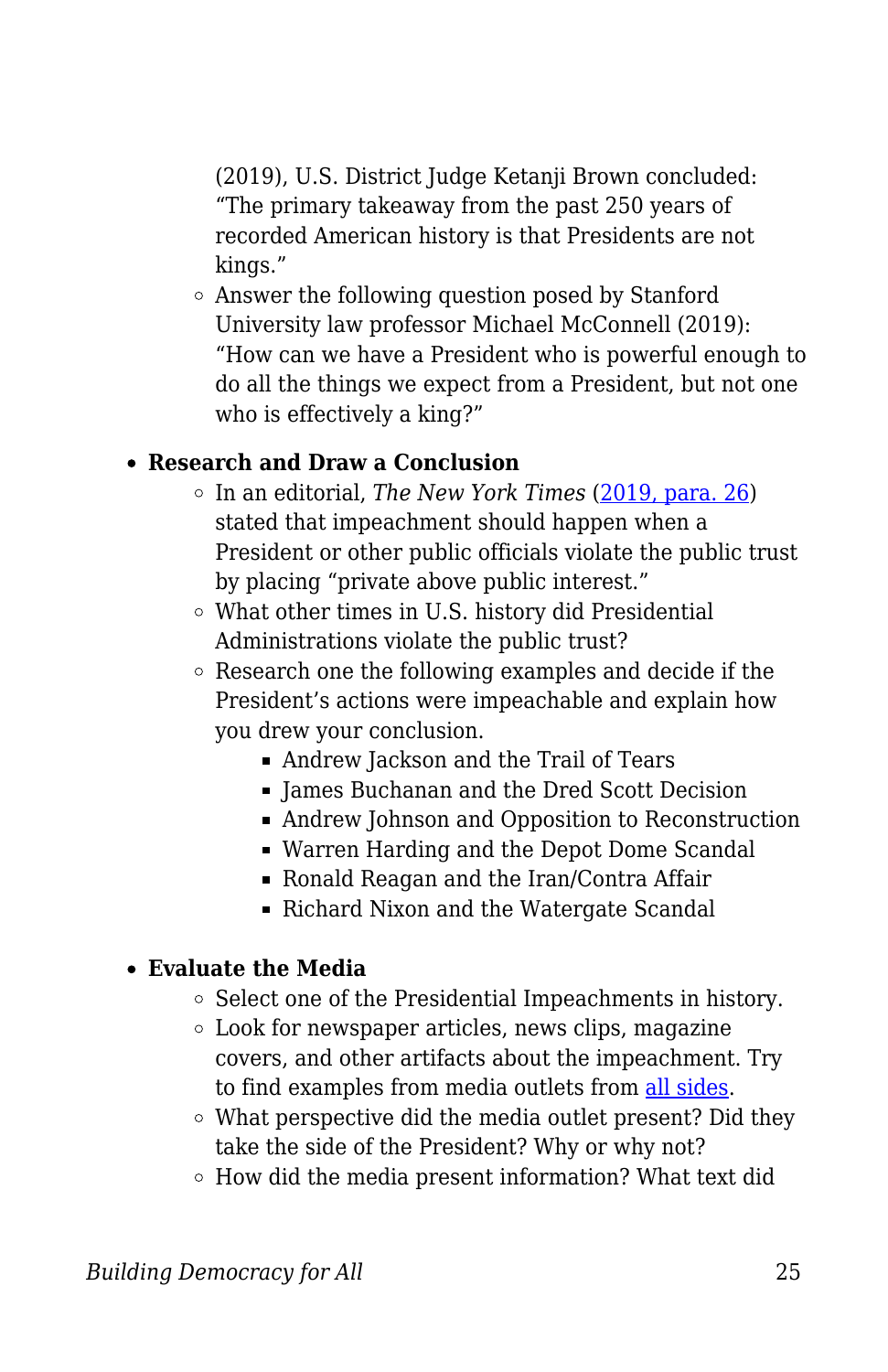they share? What visuals did they select?

 $\circ$  How did the way the media portrayed the impeachment infuence peoples' perspectives and understandings? (look for opinion articles, comments on news articles, and/or social media posts to justify your response)

## **Online Resources for Presidential Impeachment**

- [Constitutional Grounds for Presidential Impeachment](https://www.washingtonpost.com/wp-srv/politics/special/clinton/stories/watergatedoc.htm), House Judiciary Committee, 1974 - Issued during the Watergate Investigation into President Richard M. Nixon.
- [Impeachment Inquiry: Ways to Discuss with Your Students,](https://www.pbs.org/newshour/extra/daily-videos/impeachment-inquiry-how-to-examine-the-issue-with-your-students/) PBS Newshour
- [Lesson of the Day: Nancy Pelosi Announces Formal](https://www.nytimes.com/2019/09/25/learning/impeachment-process-lesson-plan.html) [Impeachment Inquiry of Trump,](https://www.nytimes.com/2019/09/25/learning/impeachment-process-lesson-plan.html) The *New York Times*, September 25, 2019
- [Impeachment,](https://history.house.gov/Institution/Origins-Development/Impeachment/) from the website House of Representatives
- [Impeachment,](https://www.senate.gov/reference/Index/Impeachment.htm) from the website of the U.S. Senate

## **Standard 3.2 Conclusion**

The Constitution established a systems of checks and balances so that no part of the American government would dominate or control the other parts. **INVESTIGATE** identified how each branch can check or respond to the actions of the other branches. **UNCOVER** examined the war-making powers of the President, and how those powers have expanded since World War II. **ENGAGE** asked when, and for what, can a President be impeached.